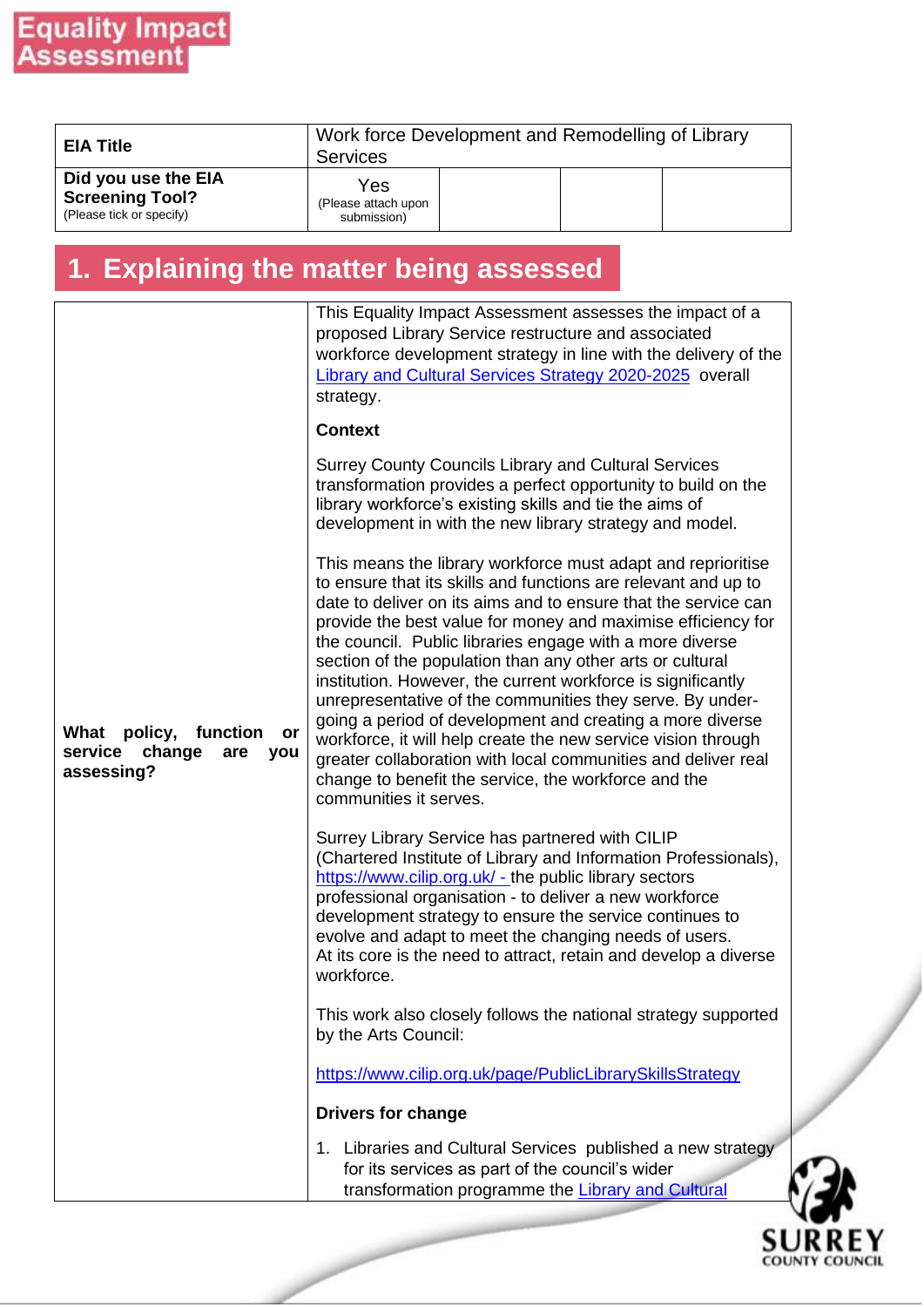| Services Strategy 2020-2025 in November 2019. It aims<br>to modernise the library service and increase impact while<br>reducing cost. It will achieve this by realigning its<br>outcomes to the council's wider vision, which will be<br>realised through working more closely with communities<br>co-designing services and through more partnership<br>working with local, regional and national stakeholders.                                                                                                                                                                                                                                                                                                                                                                                                      |
|-----------------------------------------------------------------------------------------------------------------------------------------------------------------------------------------------------------------------------------------------------------------------------------------------------------------------------------------------------------------------------------------------------------------------------------------------------------------------------------------------------------------------------------------------------------------------------------------------------------------------------------------------------------------------------------------------------------------------------------------------------------------------------------------------------------------------|
| The strategy details five strategic objectives to underpin the<br>development of these services going forward and a set of<br>actions that we will take, including a new model of library<br>service delivery. The strategic objectives are:                                                                                                                                                                                                                                                                                                                                                                                                                                                                                                                                                                          |
| "1. We will increase opportunities for children, young people<br>and adults to improve literacy levels and acquire skills and<br>knowledge<br>2. We will deliver resources and activities in partnership with<br>communities and other organisations to improve health and<br>well-being of individuals and communities<br>3. We will strengthen our partnership work with the public,<br>voluntary, community and private sectors, including through<br>the creation of shared spaces within a financially sustainable<br>network of hubs<br>4. We will develop and promote new technologies to increase<br>access and engagement with libraries and cultural services<br>5. We will increase opportunities for community-led services<br>and enable local people to increasingly influence and deliver<br>services" |
| Library services across the UK and internationally and how<br>and what they deliver to their residents are also changing:<br>"The public library sector in England is changing - evolving<br>and adapting to meet the changing needs of an increasingly<br>connected society."<br>https://www.cilip.org.uk/page/PublicLibrarySkillsStrategy<br>(CILIP workforce development strategy.)                                                                                                                                                                                                                                                                                                                                                                                                                                |
| As part of that change, a modern library service, must also<br>deliver against the wider national outcomes as outlined in the<br>national strategy for English libraries:                                                                                                                                                                                                                                                                                                                                                                                                                                                                                                                                                                                                                                             |
| https://www.gov.uk/government/publications/libraries-<br>deliver-ambition-for-public-libraries-in-england-2016-to-<br>2021                                                                                                                                                                                                                                                                                                                                                                                                                                                                                                                                                                                                                                                                                            |
| Those outcomes are:<br>1. cultural and creative enrichment<br>2. increased reading and literacy<br>3. improved digital access and literacy<br>4. helping everyone achieve their full potential<br>5. healthier and happier lives<br>6. greater prosperity<br>7. stronger, more resilient communities                                                                                                                                                                                                                                                                                                                                                                                                                                                                                                                  |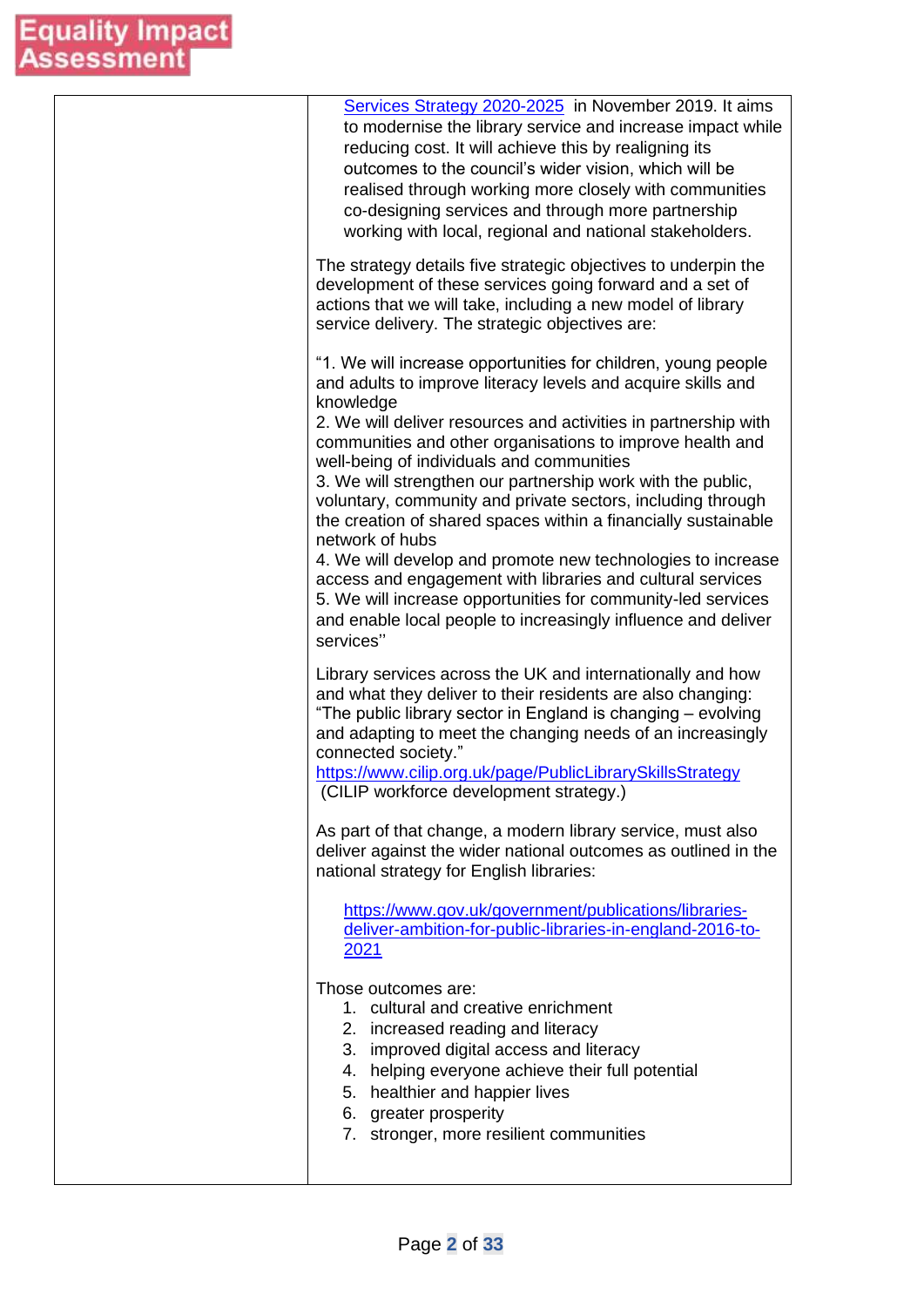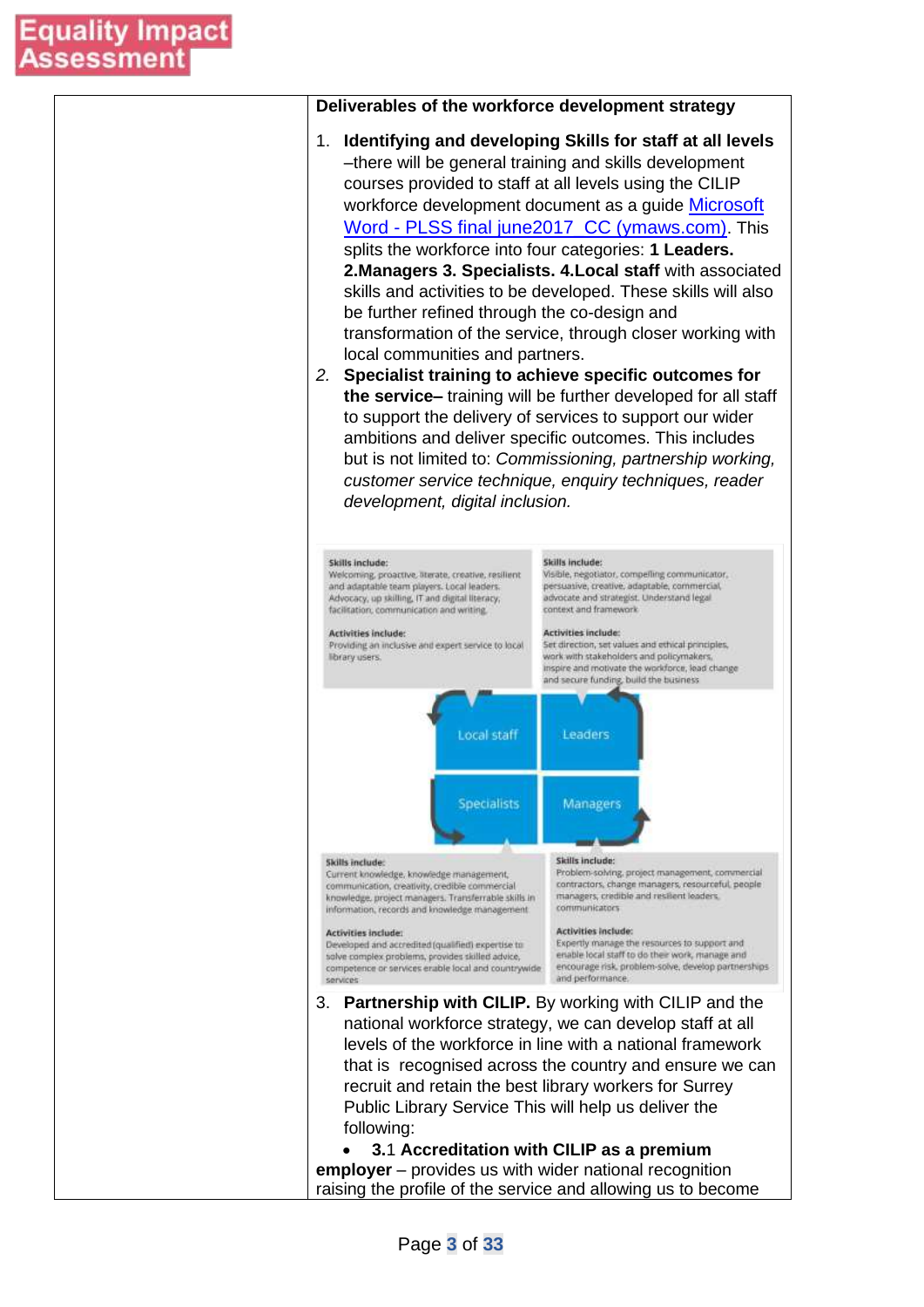| more appealing to potential employees. Also provides us with<br>a wider range of staff training resources and support from<br>CILIP which we can use to deliver our programme.<br>3.2 Apprenticeships - we will deliver the newly<br>formed CILIP sponsored Library and Information<br>Apprenticeships - this will allow new and recently recruited<br>staff to develop their skills in line with a national framework<br>and provide them with a nationally recognised qualification.<br>3.3 Professional Accreditation - This will allow<br>"bright sparks" within the service to formulise and record their<br>skills which will be formally recognised by CILIP. This will be<br>undertaken in cohorts of 5 -12 staff, usually line managers,<br>who will undertake the work as part of their Continuous<br>development.<br>3.4 Transforming Leadership - Leading Libraries |
|---------------------------------------------------------------------------------------------------------------------------------------------------------------------------------------------------------------------------------------------------------------------------------------------------------------------------------------------------------------------------------------------------------------------------------------------------------------------------------------------------------------------------------------------------------------------------------------------------------------------------------------------------------------------------------------------------------------------------------------------------------------------------------------------------------------------------------------------------------------------------------|
| Scheme. The library service has successfully applied to be<br>part of the Libraries Connected and CILIP scheme for<br>emerging leaders which will bolster our leadership and<br>strategic capacity to help drive through services changes as<br>we go through transformation.                                                                                                                                                                                                                                                                                                                                                                                                                                                                                                                                                                                                   |
| 4. Partnership working and co-design delivery - Through<br>a process of co-design the service will have the<br>opportunity to work more closely with communities, other<br>cultural services and local partners. Staff will be able to<br>develop skills participating and running the elements of<br>the co-design and in developing skills to successfully<br>deliver services in collaboration with other partners.                                                                                                                                                                                                                                                                                                                                                                                                                                                          |
| 5. Staff Restructure and New roles - As the service<br>modernises and adopts new ways of working and in order<br>to reduce the budget to achieve our savings targets, the<br>service will restructure with new roles defined in a new<br>organisational structure. The workforce development will<br>help shape these roles providing criteria that staff will<br>need to fulfil to be successful in gaining new positions.<br>The roles and organisation structure will also reflect the<br>outcomes and ambitions in the Libraries and Cultural<br>Services strategy aligning the service with national and<br>council priorities and helping to change the culture of the<br>workforce.                                                                                                                                                                                      |
| The service is required to save £1.2 million from its<br>controllable budget in the next two financial years: 2021/22<br>and 2022/23. £800,000 of those will be from the service<br>restructure.                                                                                                                                                                                                                                                                                                                                                                                                                                                                                                                                                                                                                                                                                |
| The restructure will launch on the 8th December 2020 and<br>will be implemented and in place for July2021 and the start of<br>the new financial year 2021/22.                                                                                                                                                                                                                                                                                                                                                                                                                                                                                                                                                                                                                                                                                                                   |
| The staff consultation will run from the 5th February to the<br>22nd January 2021. Following that date, more specific<br>impacts related to staff with protected characteristics will be<br>known.                                                                                                                                                                                                                                                                                                                                                                                                                                                                                                                                                                                                                                                                              |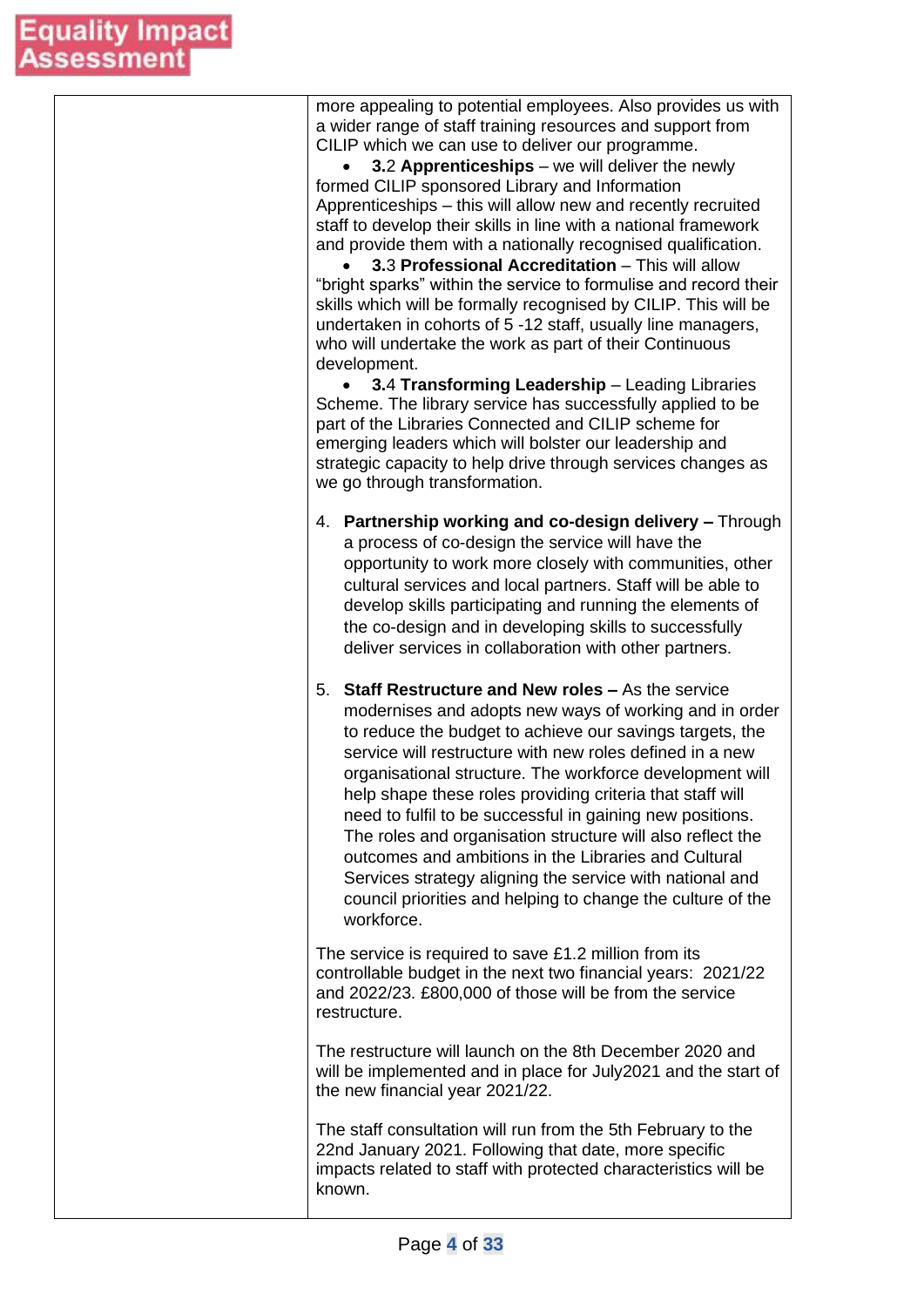| Why does this EIA need to be<br>completed?                                                                   | Rationale for writing the EIA<br>This EIA needs to be completed to assess the impact of the<br>workforce development strategy and the remodelling of the<br>library service structure to ensure changes that are made<br>support the Libraries and Cultural services strategy<br>outcomes, Surrey's 2030 vision outcomes whilst meeting the<br>councils obligations and statutory requirements as defined in:<br>the <b>Equality Act 2010</b> ; to ensure that any change in<br>policy, function or service or broader decision does not have<br>an adverse impact on individuals with protected<br>characteristics<br>Identify the support and actions required for those<br>colleagues in protected groups who might be<br>disproportionally affected by the restructure<br>the Public Libraries and Museums Act 1964; the<br>statutory duty of library authorities to provide a<br>comprehensive and efficient library service. In providing this<br>service, councils must, among other things:<br>encourage both adults and children to make full use of<br>$\circ$<br>the library service (section $7(2)(b)$ )<br>lend books and other printed material free of charge<br>$\circ$<br>for those who live, work or study in the area (in accordance<br>with section $8(3)$ ) |
|--------------------------------------------------------------------------------------------------------------|----------------------------------------------------------------------------------------------------------------------------------------------------------------------------------------------------------------------------------------------------------------------------------------------------------------------------------------------------------------------------------------------------------------------------------------------------------------------------------------------------------------------------------------------------------------------------------------------------------------------------------------------------------------------------------------------------------------------------------------------------------------------------------------------------------------------------------------------------------------------------------------------------------------------------------------------------------------------------------------------------------------------------------------------------------------------------------------------------------------------------------------------------------------------------------------------------------------------------------------------------------------------------------|
| Who is affected by the<br>proposals outlined above?                                                          | Use this to identify the key stakeholders affected by this<br>change, including residents and staff                                                                                                                                                                                                                                                                                                                                                                                                                                                                                                                                                                                                                                                                                                                                                                                                                                                                                                                                                                                                                                                                                                                                                                              |
| How does your service<br>proposal support the<br>outcomes in the Community<br><b>Vision for Surrey 2030?</b> | Library staff and users of the library service.<br>Specify which of the ten Vision outcomes this work is linked<br>to.<br><b>Library and Cultural Services Strategy 2020-2025</b><br>identified five strategic objectives to underpin the<br>development of services and ensure the link with Surrey 2030<br>and Surrey's Organisation strategy. These reflect the five<br>strategic principles endorsed by the Libraries and Cultural<br>services consultation undertaken in late 2018 and early 2019.<br>The proposals will assist in delivering outcomes for Surrey's<br>2030 vision in children's safety, all age learning to improve<br>life chances and employability, improved health and well-<br>being, business prosperity and community connectedness<br>and inclusion. They will<br>• Focus on ensuring no one is left behind<br>• Take a fresh approach to working in partnership<br>• Support people to help themselves and each other<br>• Individuals and communities lead better, more fulfilling lives<br>the more they help themselves and each other and remain<br>independent for as long as possible.                                                                                                                                                      |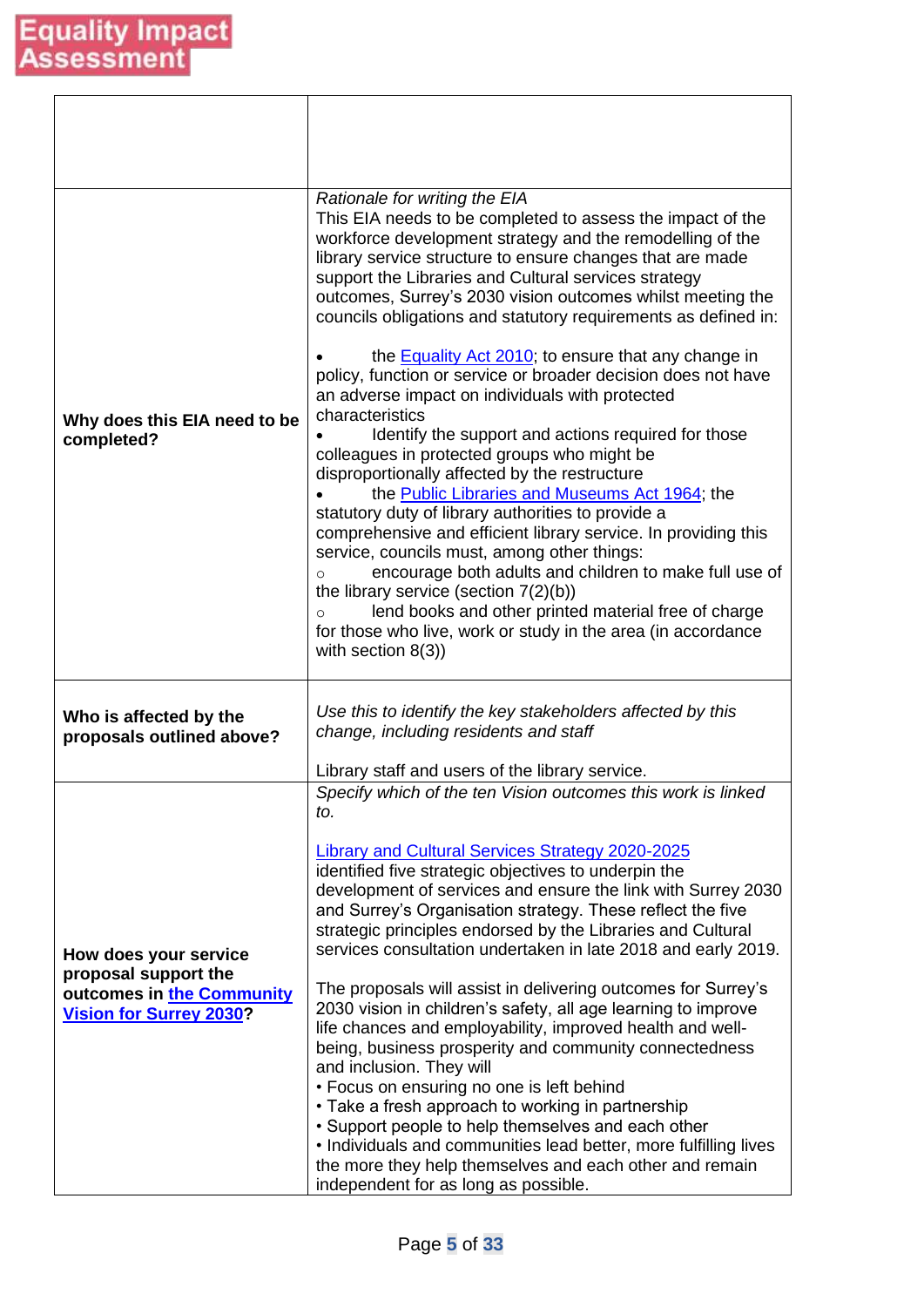|                                                                                            | • Involve and engage residents earlier and more often in<br>designing and delivering services, and responding to<br>challenges "                                                                                                                                                                                                                                                                                                                                   |                    |                                                                                                                                                                                                                                                                                                                                                                                                                                                                                                                                                                                                                                                                                                                                                                                                                                                                                                                                                                                            |  |  |
|--------------------------------------------------------------------------------------------|--------------------------------------------------------------------------------------------------------------------------------------------------------------------------------------------------------------------------------------------------------------------------------------------------------------------------------------------------------------------------------------------------------------------------------------------------------------------|--------------------|--------------------------------------------------------------------------------------------------------------------------------------------------------------------------------------------------------------------------------------------------------------------------------------------------------------------------------------------------------------------------------------------------------------------------------------------------------------------------------------------------------------------------------------------------------------------------------------------------------------------------------------------------------------------------------------------------------------------------------------------------------------------------------------------------------------------------------------------------------------------------------------------------------------------------------------------------------------------------------------------|--|--|
|                                                                                            | <b>County Wide</b>                                                                                                                                                                                                                                                                                                                                                                                                                                                 | $\pmb{\mathsf{x}}$ | Runnymede                                                                                                                                                                                                                                                                                                                                                                                                                                                                                                                                                                                                                                                                                                                                                                                                                                                                                                                                                                                  |  |  |
| Are there any specific                                                                     | Elmbridge                                                                                                                                                                                                                                                                                                                                                                                                                                                          |                    | Spelthorne                                                                                                                                                                                                                                                                                                                                                                                                                                                                                                                                                                                                                                                                                                                                                                                                                                                                                                                                                                                 |  |  |
| geographies in Surrey where                                                                | <b>Epsom and Ewell</b>                                                                                                                                                                                                                                                                                                                                                                                                                                             |                    | <b>Surrey Heath</b>                                                                                                                                                                                                                                                                                                                                                                                                                                                                                                                                                                                                                                                                                                                                                                                                                                                                                                                                                                        |  |  |
| this will make an impact?                                                                  | Guildford                                                                                                                                                                                                                                                                                                                                                                                                                                                          |                    | Tandridge                                                                                                                                                                                                                                                                                                                                                                                                                                                                                                                                                                                                                                                                                                                                                                                                                                                                                                                                                                                  |  |  |
| (Please tick or specify)                                                                   | Mole Valley                                                                                                                                                                                                                                                                                                                                                                                                                                                        |                    | Waverley                                                                                                                                                                                                                                                                                                                                                                                                                                                                                                                                                                                                                                                                                                                                                                                                                                                                                                                                                                                   |  |  |
|                                                                                            | Reigate and Banstead                                                                                                                                                                                                                                                                                                                                                                                                                                               |                    | Woking                                                                                                                                                                                                                                                                                                                                                                                                                                                                                                                                                                                                                                                                                                                                                                                                                                                                                                                                                                                     |  |  |
|                                                                                            | Not Applicable                                                                                                                                                                                                                                                                                                                                                                                                                                                     |                    |                                                                                                                                                                                                                                                                                                                                                                                                                                                                                                                                                                                                                                                                                                                                                                                                                                                                                                                                                                                            |  |  |
|                                                                                            | County Divisions (please specify if appropriate):                                                                                                                                                                                                                                                                                                                                                                                                                  |                    |                                                                                                                                                                                                                                                                                                                                                                                                                                                                                                                                                                                                                                                                                                                                                                                                                                                                                                                                                                                            |  |  |
| <b>Briefly list what evidence</b><br>you have gathered on the<br>impact of your proposals? | <b>CILIP Public Library Skills Strategy:</b><br>$\bullet$<br>q <sub>N</sub><br>England 2016 to 2021<br>in-england-2016-to-2021<br>$\bullet$<br>employee partner.<br><b>Libraries Connected Universal Offers:</b><br>library-offers<br>$\bullet$<br>through the Libraries and Cultural Services<br>(2019, 2020)<br>Organisation data on staffing levels<br>as age.<br>Library Management System.<br>Strategy 2020-2025)<br>responses to the consultation proposals. |                    | https://www.cilip.org.uk/page/PublicLibrarySkillsStrate<br>Libraries Deliver: Ambition for Public Libraries in<br>https://www.gov.uk/government/publications/libraries-<br>deliver-ambition-for-public-libraries-in-england-2016-<br>to-2021/libraries-deliver-ambition-for-public-libraries-<br>Discussions and advice from CILIP as a premium<br>https://www.librariesconnected.org.uk/page/universal-<br>Discussions with Senior Leaders and members<br>Transformation Board. (2018- now, on-going)<br>Staff Focus Groups and engagement workshops<br>break down via certain protected characteristics such<br>Library Membership and performance data from<br>Libraries and Cultural Services Strategy and<br>supporting data. (Library and Cultural Services<br>Skills survey for staff carried out October 2020.<br>Staff equalities data will be monitored throughout the<br>staff consultation process from December 2020 to<br>January 2021. This will be recorded through formal |  |  |
|                                                                                            |                                                                                                                                                                                                                                                                                                                                                                                                                                                                    |                    |                                                                                                                                                                                                                                                                                                                                                                                                                                                                                                                                                                                                                                                                                                                                                                                                                                                                                                                                                                                            |  |  |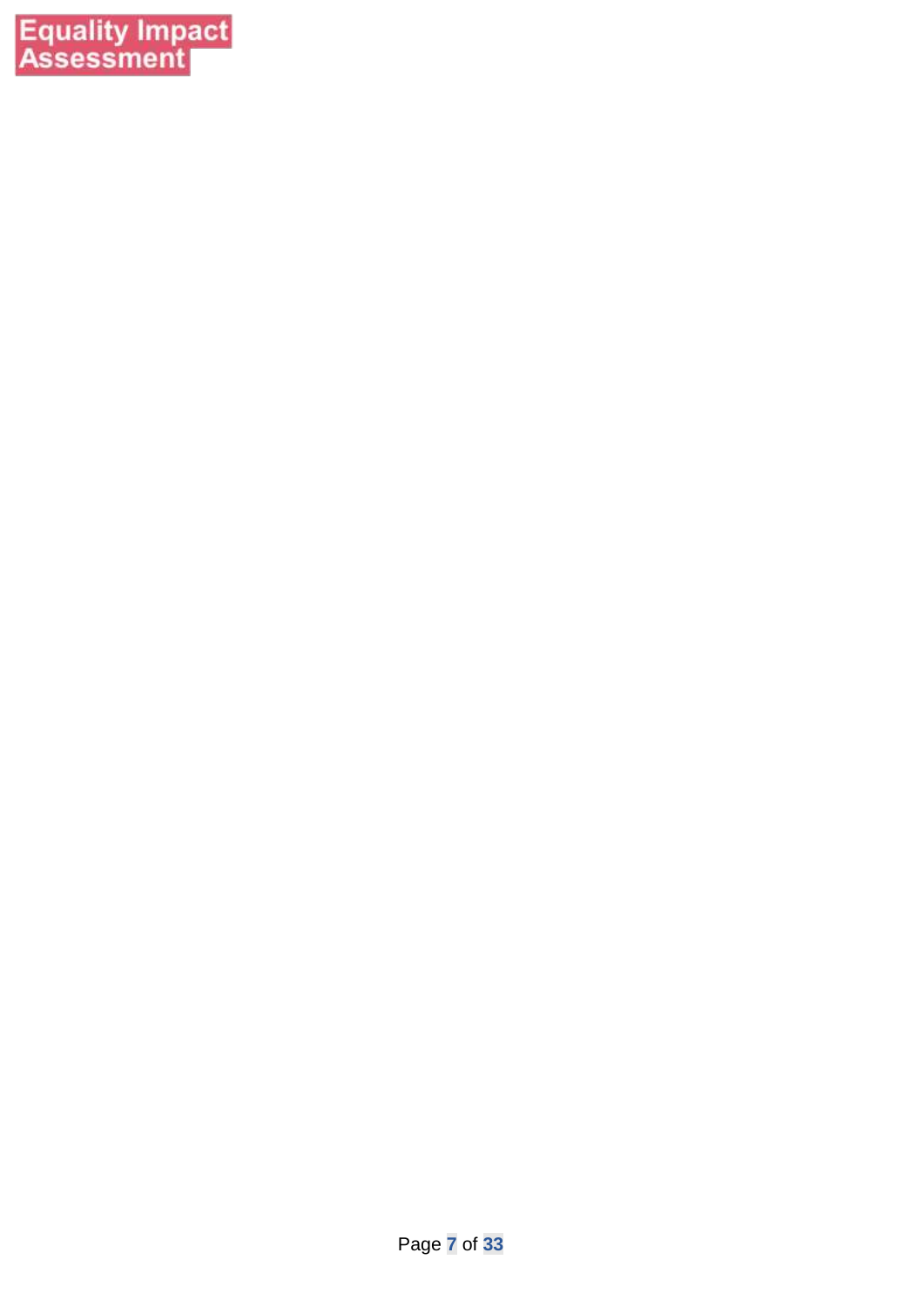### **2. Service Users / Residents**

There are 10 protected characteristics to consider in your proposal. These are:

- 1. Age including younger and older people
- 2. Disability
- 3. Gender reassignment\*
- 4. Pregnancy and maternity
- 5. Race including ethnic or national origins, colour or nationality\*
- 6. Religion or belief including lack of belief\*
- 7. Sex
- 8. Sexual orientation\*
- 9. Marriage/civil partnerships\*
- 10.Carers protected by association

\* Our screening suggests there is no impact for gender reassignment, sexual orientation and marriage/civil partnerships, Religion and if and when an impact arises this will be included in the updated version of the EIA.

*Though not included in the Equality Act 2010, Surrey County Council recognises that socio-economic disadvantage is a significant contributor to inequality across the County and therefore regards this as an additional factor.* 

*Therefore, if relevant, you will need to include information on this. Please refer to the EIA guidance if you are unclear as to what this is.*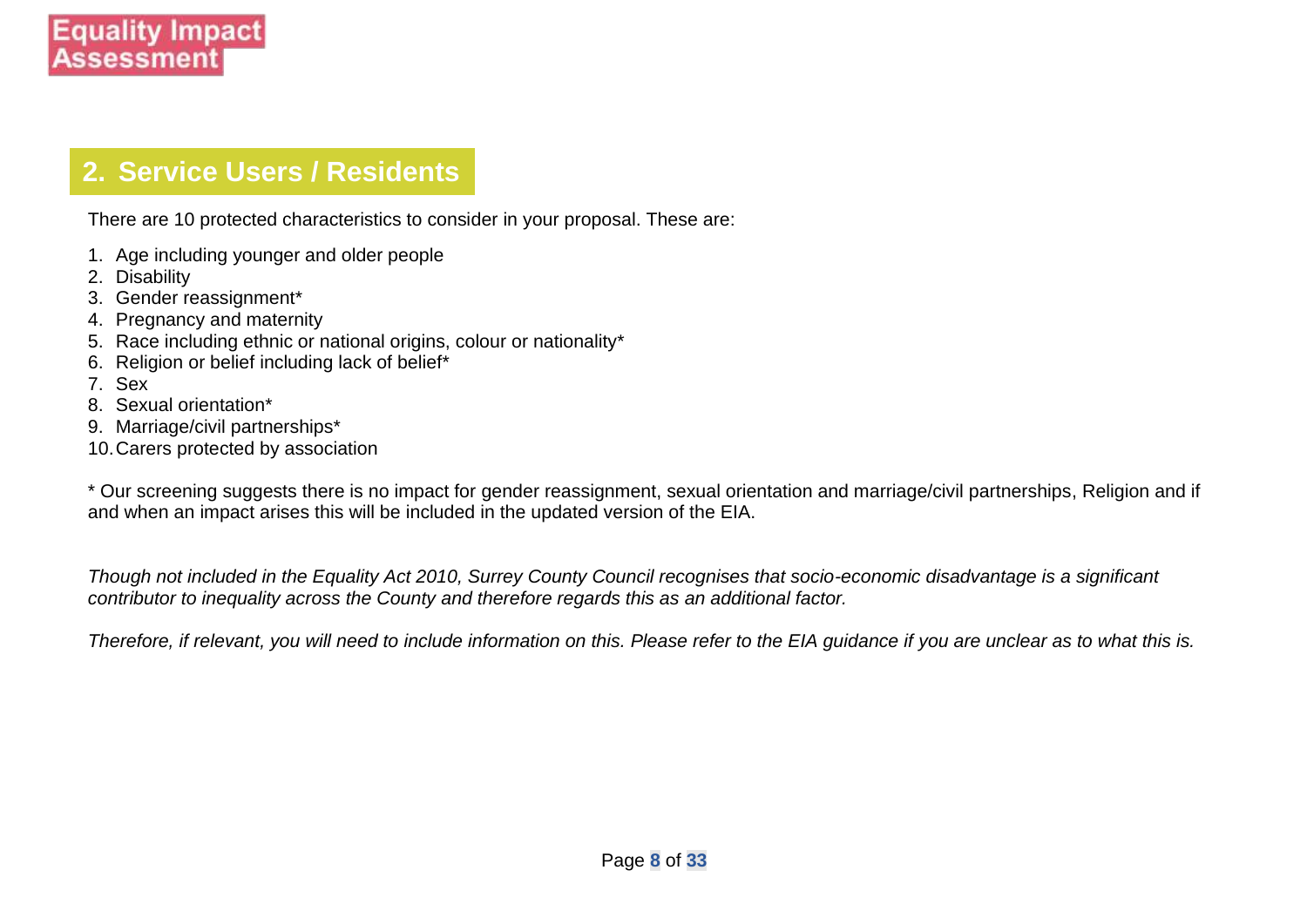#### **Age**

#### **What information (data) do you have on affected service users/residents with this characteristic?**

The library service has 300,190 registered members (membership data November 2020) , and although the service does not monitor protected status amongst its membership, this includes people from these groups evidenced through customer feedback and staff engagement. It is however recognised that the reach of the service is far greater than the number of registered users as evidenced through the SCC Library and Cultural Services Strategy 2020-2005 library strategy and as a universal service any of the counties 1.2million residents are able to access library services as they are free at the point of access.

To achieve savings of £800,000 there will be a potential reduction of 3.44 Full Time Equivalent (FTE) filled posts in the service restructure. This could have an impact on library customers because of the changes to service provision through improved service offer or a new workforce team in their local library.

| <b>Membership Data</b>                                  |          |        |                              |                |                 |              |
|---------------------------------------------------------|----------|--------|------------------------------|----------------|-----------------|--------------|
|                                                         |          |        |                              |                |                 | Grand        |
| <b>Row Labels</b>                                       | Female   |        | <b>Male</b>                  | Other          | <b>Declined</b> | <b>Total</b> |
| $18$                                                    |          | 52743  | 46584                        | 12             | 56              | 99395        |
| 18-64                                                   |          | 114127 | 53069                        | 46             | 267             | 167509       |
| $65+$                                                   |          | 33888  | 21691                        | $\overline{2}$ | 10              | 55591        |
| <b>Erroneous Entry</b>                                  |          | 53     | 28                           |                |                 | 81           |
| Not Specified                                           |          | 1583   | 752                          | $\mathbf{1}$   | 12              | 2348         |
| <b>Grand Total</b>                                      |          | 202394 | 122124                       | 61             | 345             | 324924       |
| <b>Impacts</b><br>(Please tick or<br>specify)           | Positive |        |                              |                |                 |              |
| <b>Impacts identified</b><br><b>Supporting evidence</b> |          |        |                              |                |                 |              |
| What impacts have you<br><i>identified?</i>             |          |        | What are you basing this on? |                |                 |              |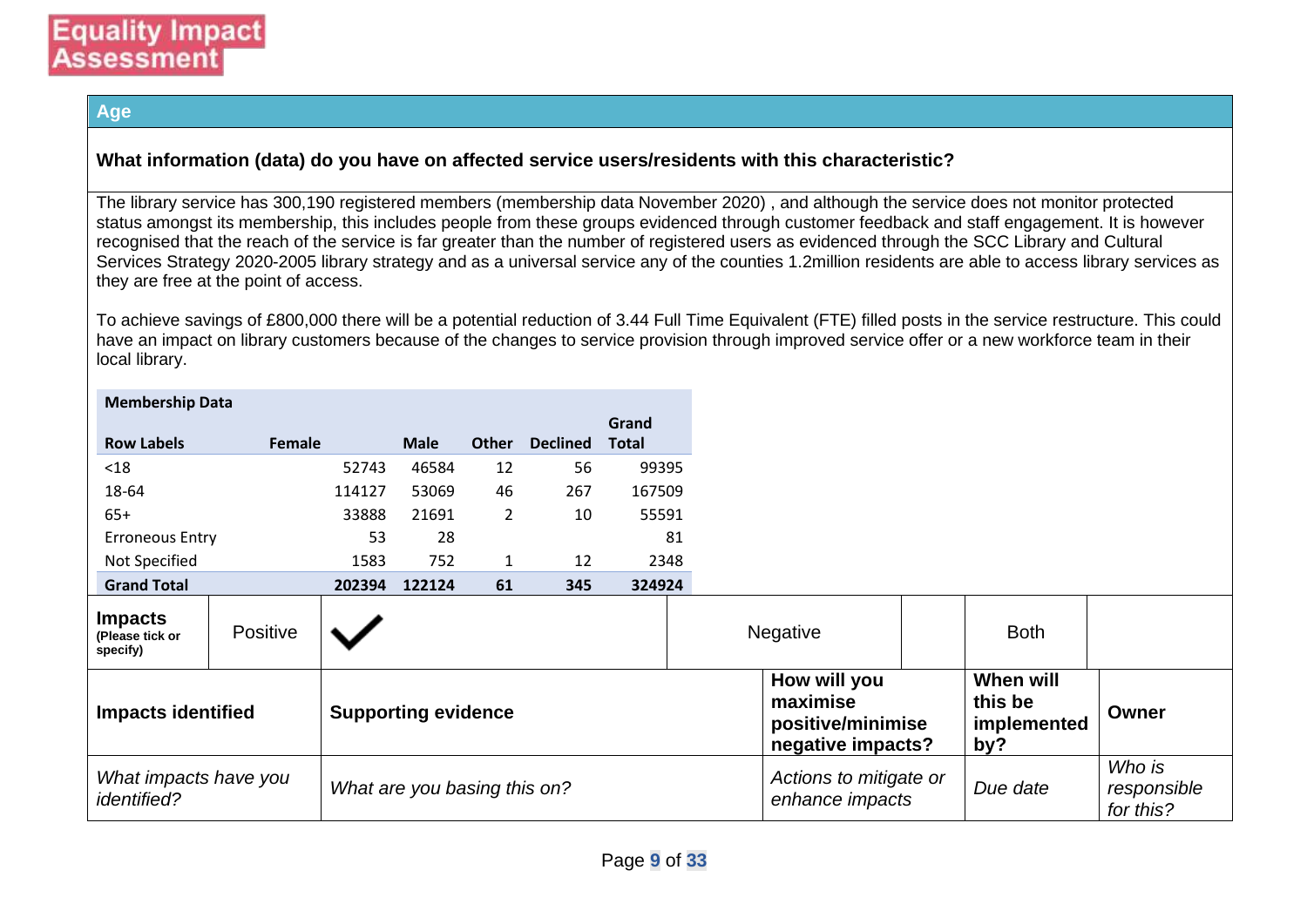| Creation of a "targeted"<br>service offer based on<br>individual community<br>needs identified in<br>relation to different age<br>groups such as under<br>18s and over 75s.                                                                                        | <b>Library and Cultural Services Strategy 2020-2025</b><br>which outlines 5 Strategic Objectives. The data in the<br>community profile supporting the strategy,<br><b>Libraries Connected Universal offers:</b><br>https://www.librariesconnected.org.uk/page/universal-<br>library-offers and the outcomes in the Libraries Deliver<br><b>National Strategy:</b><br>https://www.gov.uk/government/publications/libraries-<br>deliver-ambition-for-public-libraries-in-england-2016-to-<br>2021/libraries-deliver-ambition-for-public-libraries-in-<br>england-2016-to-2021                                                                                                       | Creation of<br>development<br>opportunities for staff to<br>learn skills to deliver<br>programme of services<br>targeted to local need.<br>The co-design process<br>will engage with<br>residents and staff to<br>help build<br>understanding of<br>community needs in<br>different age groups.<br>Libraries business plan<br>will have objectives to<br>deliver programmes of<br>services.<br>New staff roles in the<br>restructure consultation<br>that reflect the national<br>and strategy outcomes<br>and objectives. | September<br>2020 then on-<br>going, | Simon Harding |
|--------------------------------------------------------------------------------------------------------------------------------------------------------------------------------------------------------------------------------------------------------------------|-----------------------------------------------------------------------------------------------------------------------------------------------------------------------------------------------------------------------------------------------------------------------------------------------------------------------------------------------------------------------------------------------------------------------------------------------------------------------------------------------------------------------------------------------------------------------------------------------------------------------------------------------------------------------------------|----------------------------------------------------------------------------------------------------------------------------------------------------------------------------------------------------------------------------------------------------------------------------------------------------------------------------------------------------------------------------------------------------------------------------------------------------------------------------------------------------------------------------|--------------------------------------|---------------|
| Staff with improved skills<br>can build successful<br>partnerships, proven<br>through evaluation, to<br>deliver a wider range of<br>services for people of<br>different age groups for<br>example book groups for<br>children or slipper swaps<br>for older people | Library and Cultural Services Strategy 2020-2025<br>which outlines 5 Strategic Objectives. The data in the<br>community profile supporting the strategy,<br><b>Libraries Connected Universal offers:</b><br>https://www.librariesconnected.org.uk/page/universal-<br>library-offers and the outcomes in the Libraries Deliver<br><b>National Strategy:</b><br>https://www.gov.uk/government/publications/libraries-<br>deliver-ambition-for-public-libraries-in-england-2016-to-<br>2021/libraries-deliver-ambition-for-public-libraries-in-<br>england-2016-to-2021<br><b>CILIP Public Library Skills Strategy:</b><br>https://www.cilip.org.uk/page/PublicLibrarySkillsStrategy | Training programme<br>and development<br>opportunities for staff<br>that will promote<br>diversity including<br>Leading libraries<br>programme,<br>apprenticeship scheme<br>and partnership with<br>CILIP. A skills audit of<br>staff starting in October<br>2020.                                                                                                                                                                                                                                                         | September<br>2020 then on-<br>going  | Simon Harding |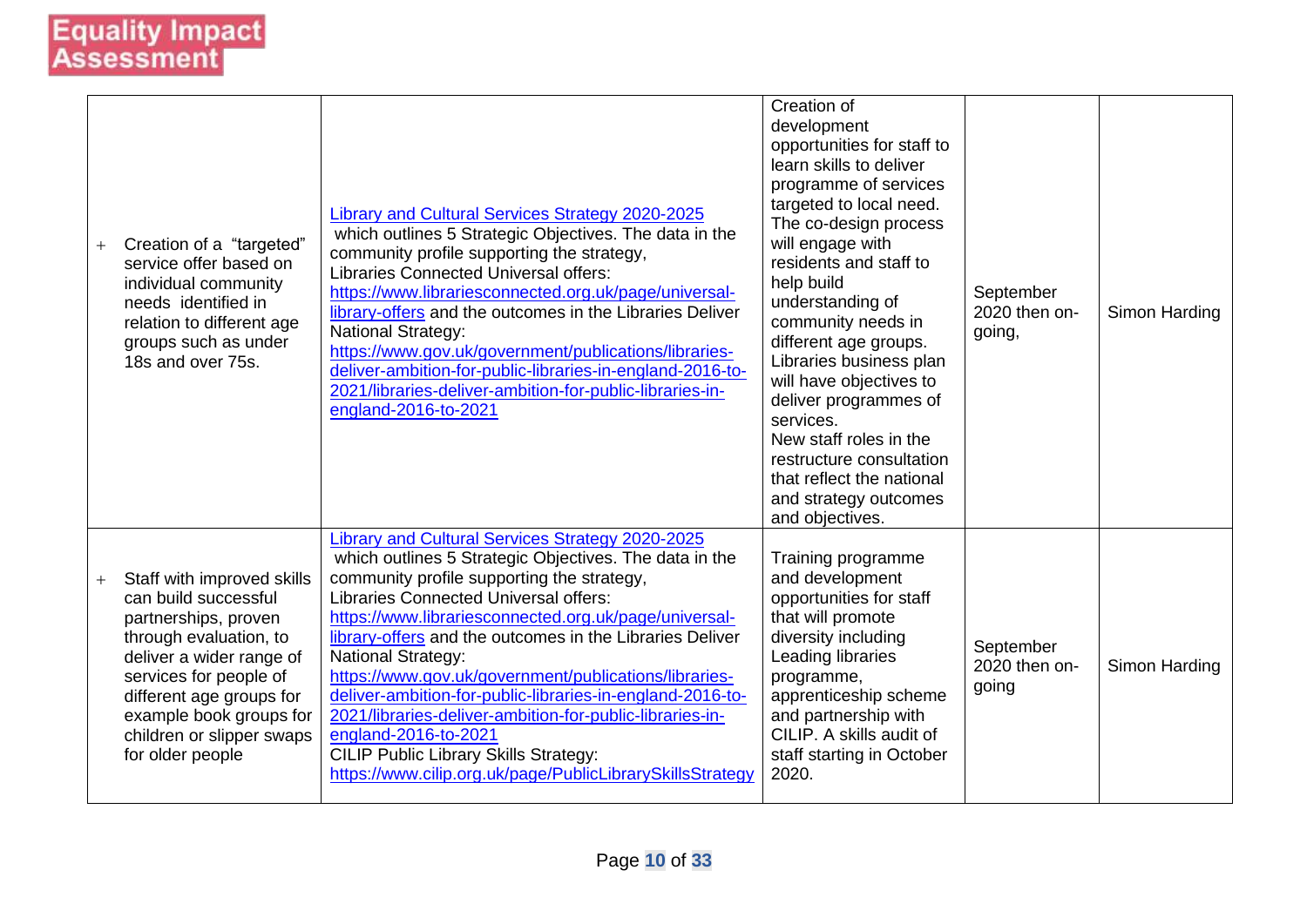| $^{+}$ | A more diverse<br>workforce will enable the<br>workforce to reflect and<br>understand community<br>needs better providing a<br>more inclusive service<br>which delivers increased<br>impact to people of all<br>ages.                                                                                                                                                                                                                                   | Staff data on workforce diversity provided by SCC HR<br>will be monitored regularly throughout the<br>transformation process. Data on diversity of Surrey<br>population (Surreyi) | Training programme<br>and development<br>opportunities for staff<br>that will promote<br>diversity including<br>Leading libraries<br>programme,<br>apprenticeship scheme<br>and partnership with<br>CILIP.<br>Positive action<br>statements in job<br>adverts to help appeal<br>to a diverse range of<br>potential candidates<br>when recruiting new<br>roles.                                      | September<br>2020 then on-<br>going | Simon Harding |
|--------|---------------------------------------------------------------------------------------------------------------------------------------------------------------------------------------------------------------------------------------------------------------------------------------------------------------------------------------------------------------------------------------------------------------------------------------------------------|-----------------------------------------------------------------------------------------------------------------------------------------------------------------------------------|-----------------------------------------------------------------------------------------------------------------------------------------------------------------------------------------------------------------------------------------------------------------------------------------------------------------------------------------------------------------------------------------------------|-------------------------------------|---------------|
| $^{+}$ | Improved staff skills will<br>help deliver national<br>universal offer outcomes<br>on a local basis to<br>people of specific age<br>groups - specifically<br>Children's promise to<br>children and young<br>people.<br>The Universal Offers are<br>the key service offers of<br>all national public<br>libraries launched in<br>2013 to demonstrate the<br>power of public libraries<br>to enrich the lives of<br>individuals and their<br>communities. | https://www.librariesconnected.org.uk/universal-<br>offers/childrens-promise                                                                                                      | Programmes of events<br>and activities delivered<br>in a co-ordinated way<br>when the new structure<br>is in place. Training and<br>development<br>opportunities will<br>support the workforce to<br>implement this.<br>Opportunities include<br>Leading libraries<br>programme,<br>apprenticeship scheme<br>and partnership with<br>CILIP. A skills audit of<br>staff starting in October<br>2020. | September<br>2020 then on-<br>going | Simon Harding |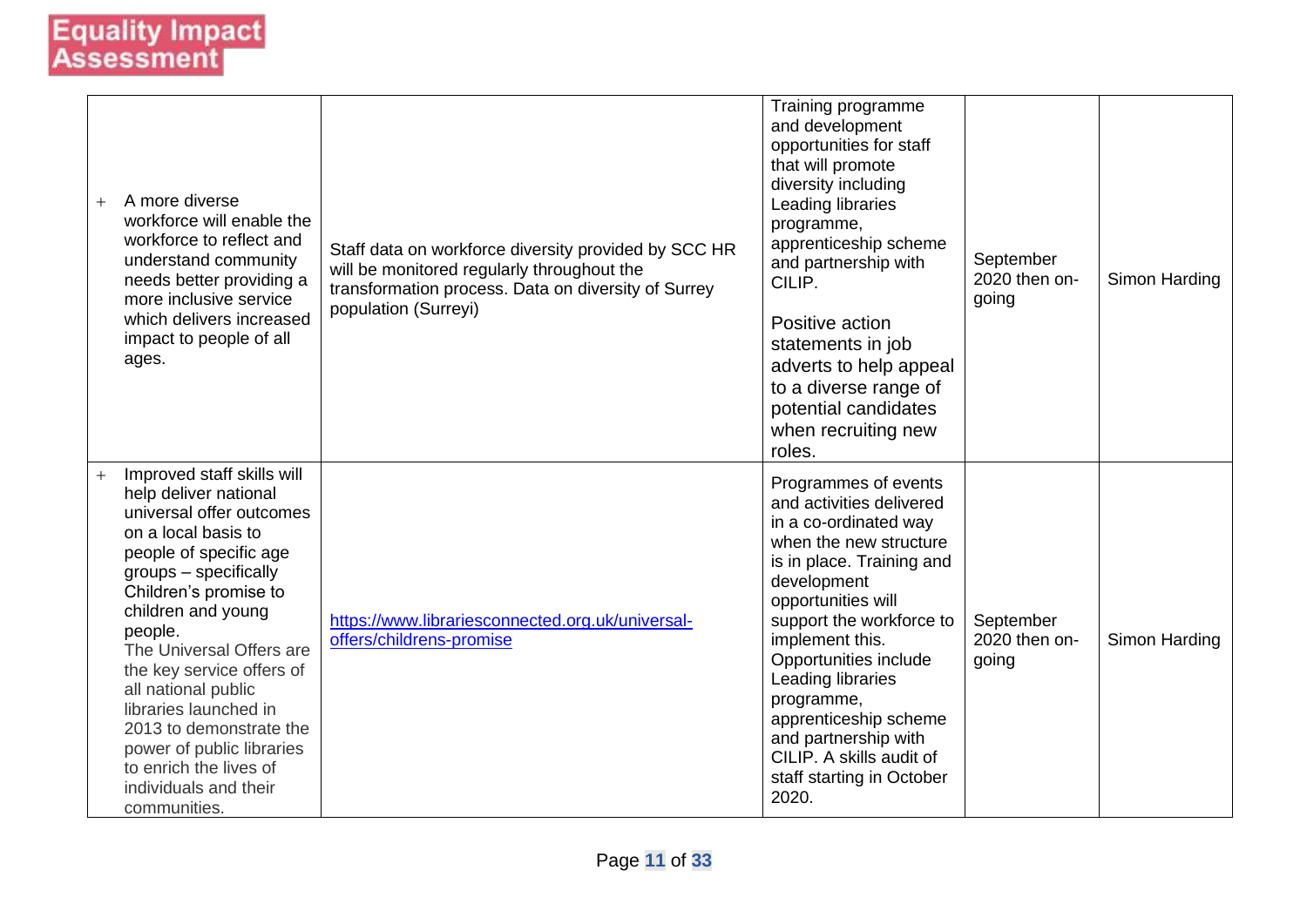| <b>Universal Library</b><br><b>Offers   Libraries</b><br><b>Connected</b> |  |  |
|---------------------------------------------------------------------------|--|--|
|                                                                           |  |  |

#### **What other changes is the council planning/already in place that may affect the same groups of residents? Are there any dependencies decisions makers need to be aware of**

The workforce development programme is part of an overall Libraries and Transformation programme. This will include changes to improve the service offer in libraries following a co-design engagement process. Surrey County Council will work with communities across the county to ensure [library services are modernised and remain open | Surrey News \(surreycc.gov.uk\)](https://news.surreycc.gov.uk/2019/11/18/surrey-county-council-will-work-with-communities-across-the-county-to-ensure-library-services-are-modernised-and-remain-open/) Although the workforce development and co-design process are separate the timing of changes and the communication to residents will need to be complementary to ensure all impacts are understood*.* 

**Any negative impacts that cannot be mitigated? Please identify impact and explain why**

There are no negative impacts that cannot be mitigated.

#### *You will need to repeat the box below (copy and paste) for each of the protected characteristics likely to be impacted.*

#### **Disability**

#### **What information (data) do you have on affected service users/residents with this characteristic?**

The library service has 300,190 registered members (membership data November 2020) and although the service does not monitor the number of people with disabilities amongst its membership, the library service offers Open Ticket membership categories for residents who have a 'short or long term medical condition that has a substantial and negative effect on their day to day life', and the Library Direct service is for those residents who find it difficult or impossible because of illness, disability, mobility problems or caring responsibilities (including young carers) to visit their local library.

Current library membership of these different categories is shown below:

|         | Dopen Ticket aged | Ticket aged<br>Open | Open Ticket aged | Ticket aged<br>Open | Library Direct member |
|---------|-------------------|---------------------|------------------|---------------------|-----------------------|
| $0 - 4$ |                   | ∽-<br>ں ا           | $16 - 17$        | ا-8 ا               | l(all ages)           |
| - 19    |                   | 169                 |                  | 6,406               | 181                   |

[Source: Library membership data as at 3 Nov 2020]

To achieve savings of £800,000 there will be a potential reduction of 3.44 Full Time Equivalent (FTE) filled posts in the service restructure. This could have an impact on library customers because of the changes to service provision through improved service offer or a new workforce team in their local library.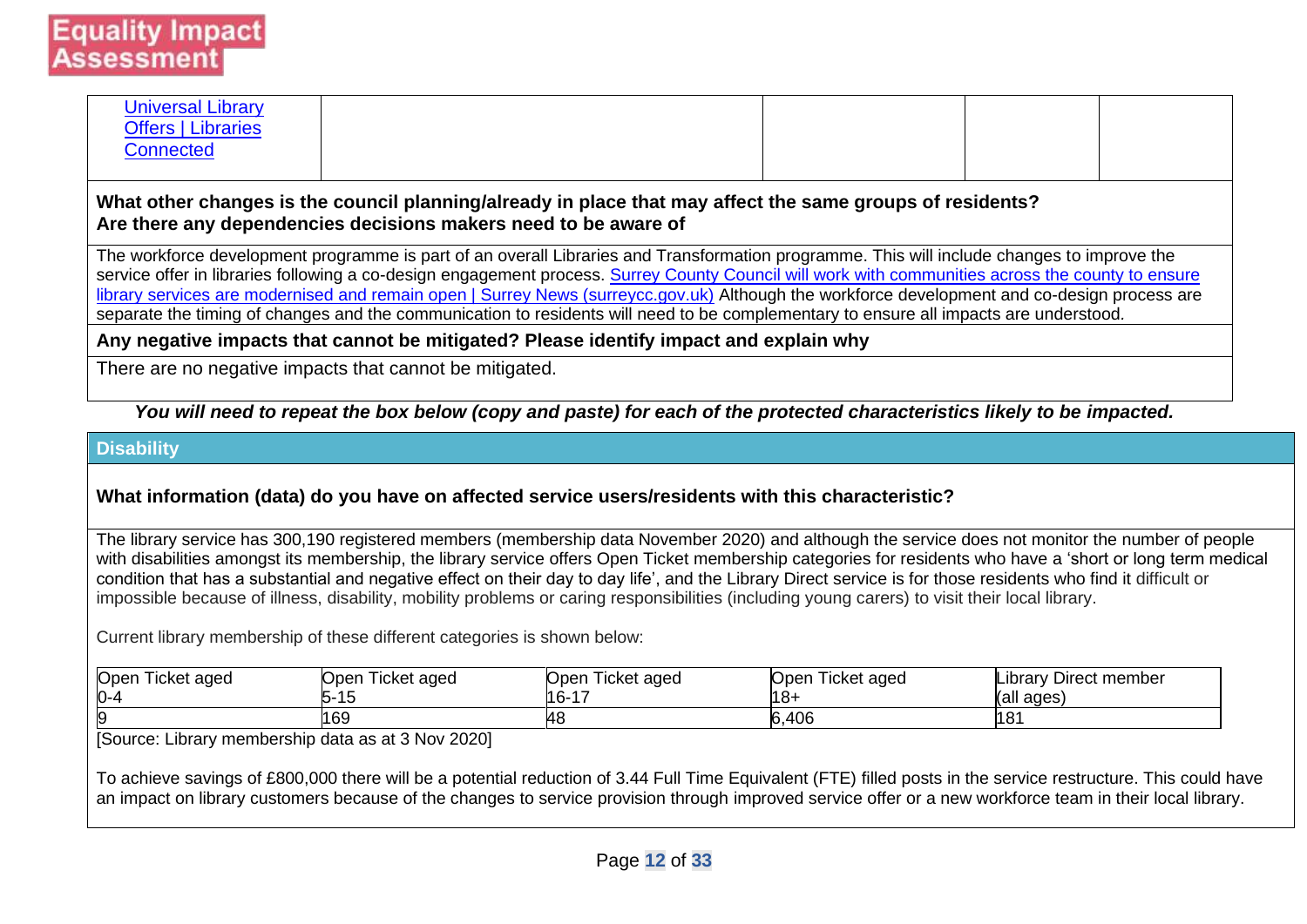| <b>Membership Data</b>                                                                                                                                                                                                                                                                      |               |        |                                                                           |                |                                                                                                                                                                                                                                                                                                                                                                                                                                                                                                                                                                                                                                           |                              |                                                                                                                                                                                                                                                                                                                                                                                                                                                                     |                                            |                                    |
|---------------------------------------------------------------------------------------------------------------------------------------------------------------------------------------------------------------------------------------------------------------------------------------------|---------------|--------|---------------------------------------------------------------------------|----------------|-------------------------------------------------------------------------------------------------------------------------------------------------------------------------------------------------------------------------------------------------------------------------------------------------------------------------------------------------------------------------------------------------------------------------------------------------------------------------------------------------------------------------------------------------------------------------------------------------------------------------------------------|------------------------------|---------------------------------------------------------------------------------------------------------------------------------------------------------------------------------------------------------------------------------------------------------------------------------------------------------------------------------------------------------------------------------------------------------------------------------------------------------------------|--------------------------------------------|------------------------------------|
| <b>Row Labels</b>                                                                                                                                                                                                                                                                           | <b>Female</b> |        | <b>Male</b>                                                               |                | <b>Other Declined</b>                                                                                                                                                                                                                                                                                                                                                                                                                                                                                                                                                                                                                     | <b>Grand</b><br><b>Total</b> |                                                                                                                                                                                                                                                                                                                                                                                                                                                                     |                                            |                                    |
| < 18                                                                                                                                                                                                                                                                                        |               | 52743  | 46584                                                                     | 12             | 56                                                                                                                                                                                                                                                                                                                                                                                                                                                                                                                                                                                                                                        | 99395                        |                                                                                                                                                                                                                                                                                                                                                                                                                                                                     |                                            |                                    |
| 18-64                                                                                                                                                                                                                                                                                       |               | 114127 | 53069                                                                     | 46             | 267                                                                                                                                                                                                                                                                                                                                                                                                                                                                                                                                                                                                                                       | 167509                       |                                                                                                                                                                                                                                                                                                                                                                                                                                                                     |                                            |                                    |
| $65+$                                                                                                                                                                                                                                                                                       |               | 33888  | 21691                                                                     | $\overline{2}$ | 10                                                                                                                                                                                                                                                                                                                                                                                                                                                                                                                                                                                                                                        | 55591                        |                                                                                                                                                                                                                                                                                                                                                                                                                                                                     |                                            |                                    |
| <b>Erroneous Entry</b>                                                                                                                                                                                                                                                                      |               | 53     | 28                                                                        |                |                                                                                                                                                                                                                                                                                                                                                                                                                                                                                                                                                                                                                                           | 81                           |                                                                                                                                                                                                                                                                                                                                                                                                                                                                     |                                            |                                    |
| Not Specified                                                                                                                                                                                                                                                                               |               | 1583   | 752                                                                       | -1             | 12                                                                                                                                                                                                                                                                                                                                                                                                                                                                                                                                                                                                                                        | 2348                         |                                                                                                                                                                                                                                                                                                                                                                                                                                                                     |                                            |                                    |
| <b>Grand Total</b>                                                                                                                                                                                                                                                                          |               | 202394 | 122124                                                                    | 61             | 345                                                                                                                                                                                                                                                                                                                                                                                                                                                                                                                                                                                                                                       | 324924                       |                                                                                                                                                                                                                                                                                                                                                                                                                                                                     |                                            |                                    |
| <b>Impacts</b><br>(Please tick or<br>specify)                                                                                                                                                                                                                                               | Positive      |        |                                                                           |                |                                                                                                                                                                                                                                                                                                                                                                                                                                                                                                                                                                                                                                           |                              | Negative                                                                                                                                                                                                                                                                                                                                                                                                                                                            | <b>Both</b>                                |                                    |
| <b>Impacts identified</b>                                                                                                                                                                                                                                                                   |               |        | <b>Supporting evidence</b>                                                |                |                                                                                                                                                                                                                                                                                                                                                                                                                                                                                                                                                                                                                                           |                              | How will you maximise<br>positive/minimise<br>negative impacts?                                                                                                                                                                                                                                                                                                                                                                                                     | When will<br>this be<br>implemented<br>by? | Owner                              |
| What impacts have you<br><i>identified?</i>                                                                                                                                                                                                                                                 |               |        | What are you basing this on?                                              |                |                                                                                                                                                                                                                                                                                                                                                                                                                                                                                                                                                                                                                                           |                              | Actions to mitigate or<br>enhance impacts                                                                                                                                                                                                                                                                                                                                                                                                                           | Due date                                   | Who is<br>responsible<br>for this? |
| Creation of a more<br>"targeted" service offer<br>based on individual<br>community needs. This<br>will be assessed<br>following the co-design<br>process but depending<br>on the makeup of each<br>community could include<br>targeting services to<br>those with specific<br>disabilities. |               |        | <b>National Strategy:</b><br>england-2016-to-2021<br>government guidance. |                | Library and Cultural Services Strategy 2020-2025<br>which outlines 5 Strategic Objectives. The data in the<br>community profile supporting the strategy,<br><b>Libraries Connected Universal offers:</b><br>https://www.librariesconnected.org.uk/page/universal-<br>library-offers and the outcomes in the Libraries Deliver<br>https://www.gov.uk/government/publications/libraries-<br>deliver-ambition-for-public-libraries-in-england-2016-to-<br>2021/libraries-deliver-ambition-for-public-libraries-in-<br>This toolkit specifically refers to co-design in providing<br>public library services so this will also ensure we meet |                              | Creation of development<br>opportunities for staff to learn<br>skills to deliver programme of<br>services targeted to local<br>need. The co-design process<br>will engage with residents and<br>staff to help build<br>understanding of community<br>needs in different age groups.<br>Libraries business plan will<br>have objectives to deliver<br>programmes of services.<br>New staff roles in the<br>restructure consultation that<br>reflect the national and | September<br>2020 then on-<br>going,       | Simon Harding                      |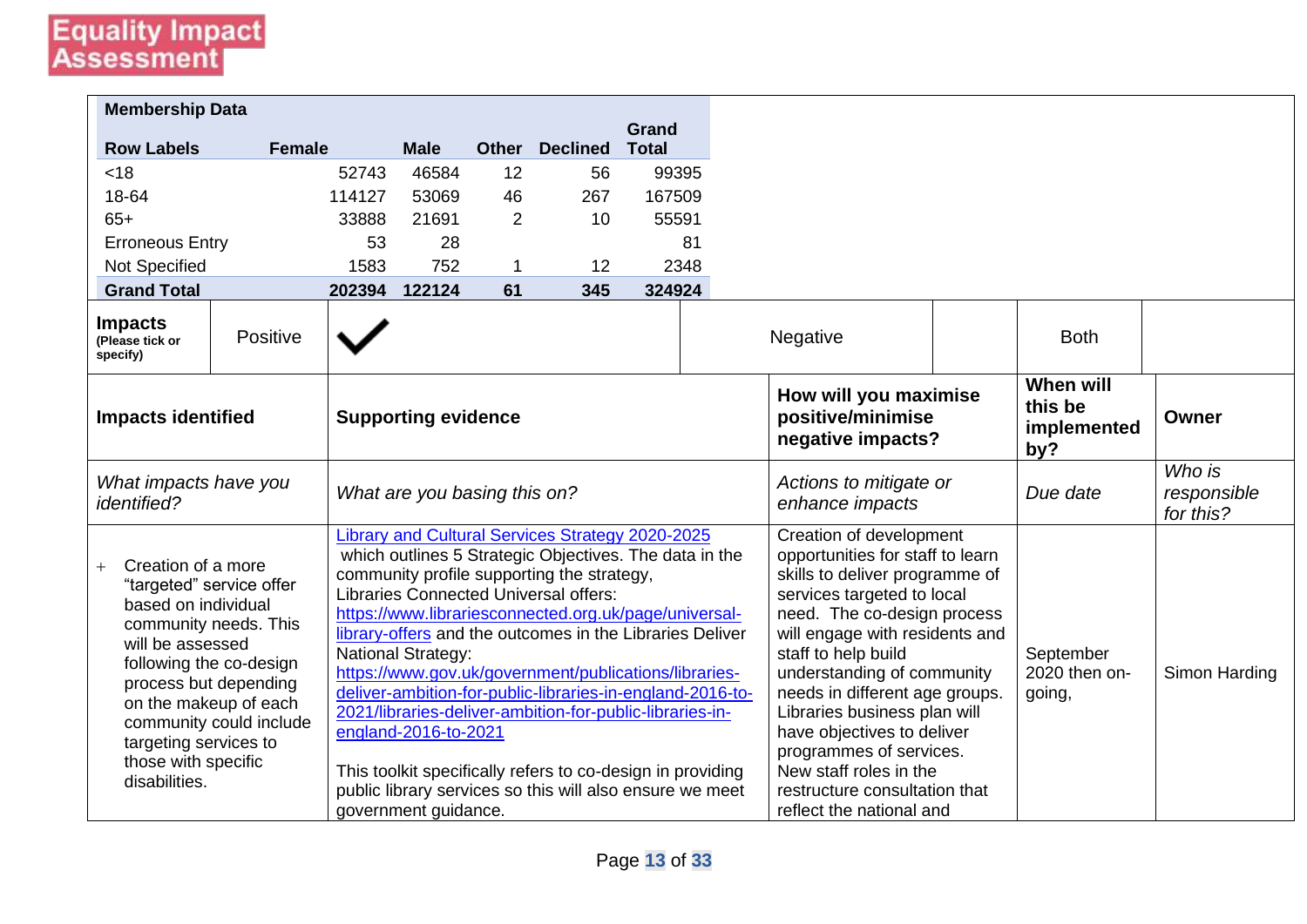|                |                                                                                                                                                                                                                    | https://www.gov.uk/government/publications/longer-<br>term-evidence-based-sustainable-planning-<br>toolkit/longer-term-evidence-based-sustainable-<br>planning-toolkit                                                                                                                                                                                                                                                                                                                                                                                                                                                                                                            | strategy outcomes and<br>objectives.                                                                                                                                                                                                                   |                                     |               |
|----------------|--------------------------------------------------------------------------------------------------------------------------------------------------------------------------------------------------------------------|-----------------------------------------------------------------------------------------------------------------------------------------------------------------------------------------------------------------------------------------------------------------------------------------------------------------------------------------------------------------------------------------------------------------------------------------------------------------------------------------------------------------------------------------------------------------------------------------------------------------------------------------------------------------------------------|--------------------------------------------------------------------------------------------------------------------------------------------------------------------------------------------------------------------------------------------------------|-------------------------------------|---------------|
|                | Staff with improved skills<br>can build successful<br>partnerships with local<br>and regional disability<br>groups to deliver a wider<br>range of services for<br>people with different<br>disabilities.           | Library and Cultural Services Strategy 2020-2025<br>which outlines 5 Strategic Objectives. The data in the<br>community profile supporting the strategy,<br><b>Libraries Connected Universal offers:</b><br>https://www.librariesconnected.org.uk/page/universal-<br>library-offers and the outcomes in the Libraries Deliver<br><b>National Strategy:</b><br>https://www.gov.uk/government/publications/libraries-<br>deliver-ambition-for-public-libraries-in-england-2016-to-<br>2021/libraries-deliver-ambition-for-public-libraries-in-<br>england-2016-to-2021<br><b>CILIP Public Library Skills Strategy:</b><br>https://www.cilip.org.uk/page/PublicLibrarySkillsStrategy | Training programme and<br>development opportunities for<br>staff that will promote diversity<br>including Leading libraries<br>programme, apprenticeship<br>scheme and partnership with<br>CILIP. A skills audit of staff<br>starting in October 2020. | September<br>2020 then on-<br>going | Simon Harding |
| $\overline{+}$ | A more diverse workforce<br>will enable the workforce<br>to reflect and understand<br>community needs better<br>providing a more<br>inclusive service which<br>delivers increased impact<br>to people of all ages. | Staff data on workforce diversity provided by Surrey<br>County Council (SCC) Human Resources will be<br>monitored throughout the transformation process. Data<br>on diversity of Surrey population (Surreyi)                                                                                                                                                                                                                                                                                                                                                                                                                                                                      | Training programme and<br>development opportunities for<br>staff that will promote diversity<br>including Leading libraries<br>programme, apprenticeship<br>scheme, partnership with<br><b>CILIP and SCC Unconscious</b><br><b>Bias training</b>       | September<br>2020 then on-<br>going | Simon Harding |
| $^{+}$         | Improved staff skills will<br>help deliver national<br>universal offers including<br>health and wellbeing and                                                                                                      | https://www.librariesconnected.org.uk/page/universal-<br>offers                                                                                                                                                                                                                                                                                                                                                                                                                                                                                                                                                                                                                   | Programmes of events and<br>activities delivered in a co-<br>ordinated way when the new<br>structure is in place. Training                                                                                                                             | September<br>2020 then on-<br>going | Simon Harding |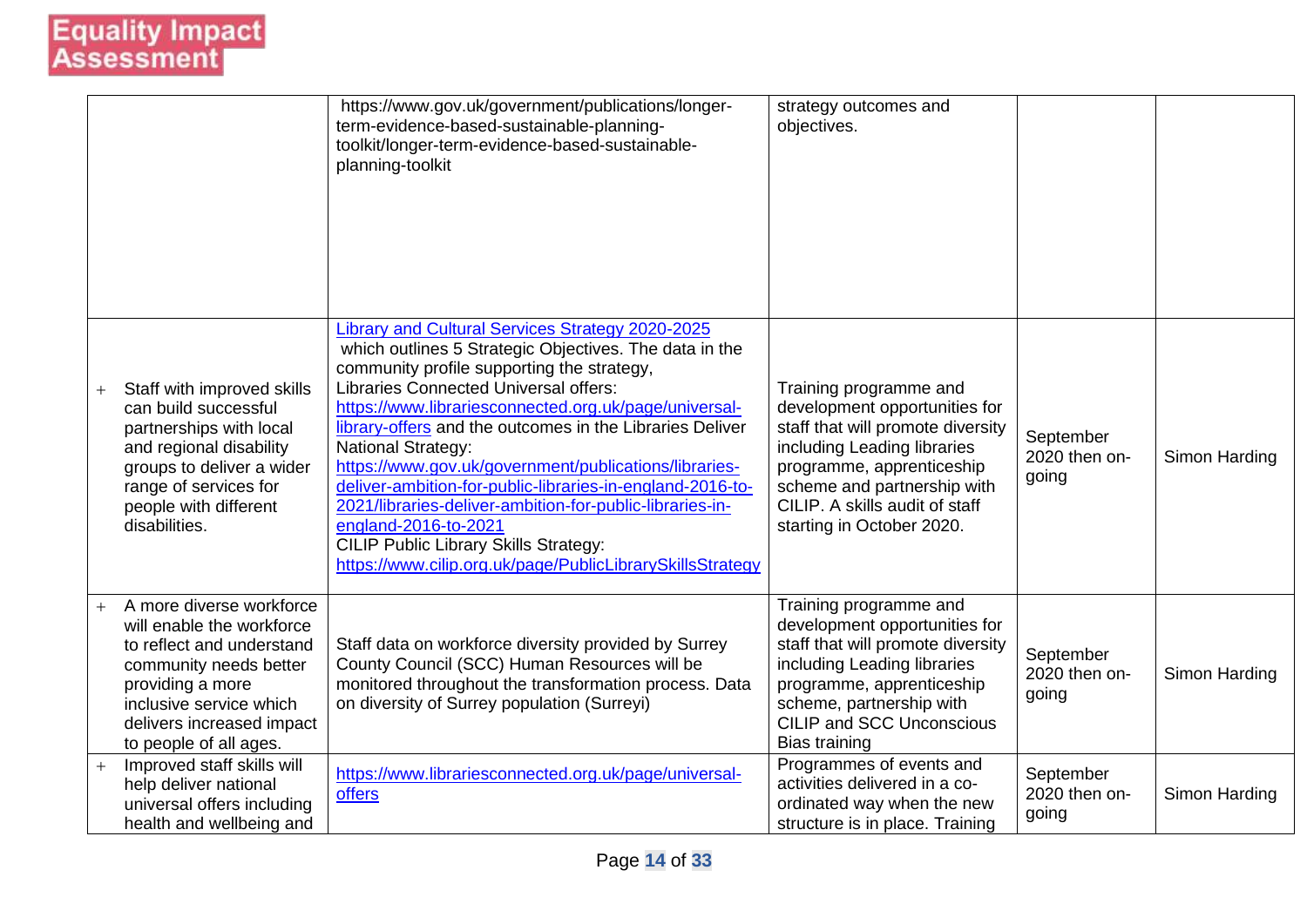| digital to people with<br>different disabilities |                                                                                                                                                                                                                                                                                                                                                                                                                  | and development<br>opportunities will support staff<br>to implement this, including<br>Leading libraries programme,<br>apprenticeship scheme and<br>partnership with CILIP. A skills<br>audit of staff starting in |  |
|--------------------------------------------------|------------------------------------------------------------------------------------------------------------------------------------------------------------------------------------------------------------------------------------------------------------------------------------------------------------------------------------------------------------------------------------------------------------------|--------------------------------------------------------------------------------------------------------------------------------------------------------------------------------------------------------------------|--|
|                                                  |                                                                                                                                                                                                                                                                                                                                                                                                                  | October 2020.                                                                                                                                                                                                      |  |
|                                                  | What other changes is the council planning/already in place that may affect the same groups of residents?<br>Are there any dependencies decisions makers need to be aware of                                                                                                                                                                                                                                     |                                                                                                                                                                                                                    |  |
|                                                  | The workforce development programme is part of an overall Libraries and Transformation programme. This will include changes to the service offer in<br>libraries following a co-design engagement process. Although the workforce development and co-design process are separate the timing of changes and the<br>communication to residents will need to be complementary to ensure all impacts are understood. |                                                                                                                                                                                                                    |  |

#### **Any negative impacts that cannot be mitigated? Please identify impact and explain why**

There are no negative impacts that cannot be mitigated.

### **3. Staff**

### **Age**

**What information do you have on the affected staff with this characteristic?**

**Age of library staff\*:**

| 21.6% |
|-------|
| 10.8% |
| 13.7% |
| 30.2% |
| 19.7% |
| 4.1%  |
|       |

\*at the time of writing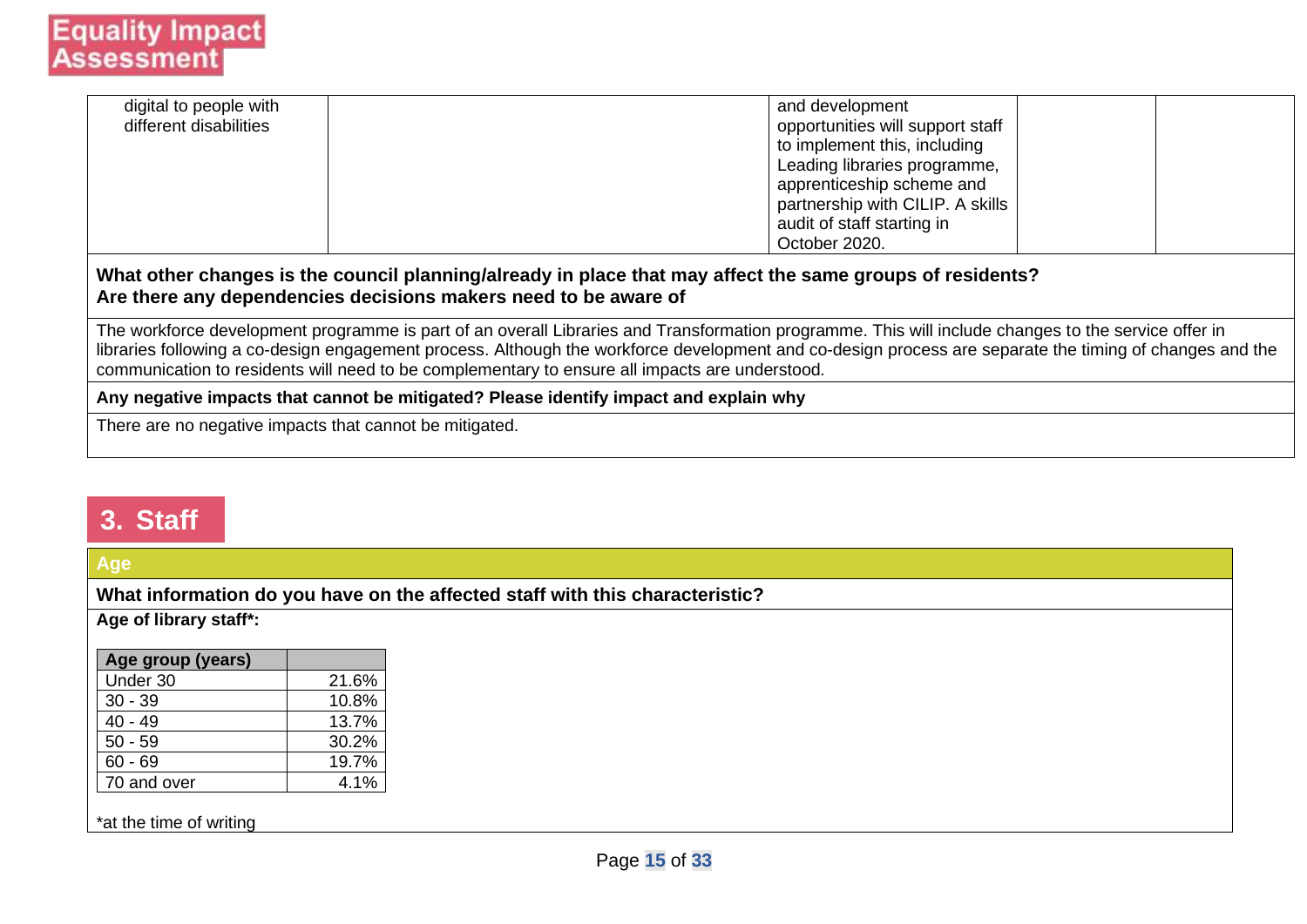#### **417 employees in total**

[Source: Surrey County Council HR data - 01.10.20]

The data above shows that almost two thirds of library staff (63.6%) are between the age of 40 and 69, and less than a third (32.4%) are below the age of 40. The fewest number of staff are in the 70 and over age category (4.1%).

| <b>Impacts</b>            | Positive                                                                                                                                                                                                                                                                                                                                                                                                                                                                                                                    | <b>Negative</b>                                                                                                                                                                                                                                                                                                                                                                                        |                                                                                                                                                                                                                                                                       | <b>Both</b>                                                    |                                                 |
|---------------------------|-----------------------------------------------------------------------------------------------------------------------------------------------------------------------------------------------------------------------------------------------------------------------------------------------------------------------------------------------------------------------------------------------------------------------------------------------------------------------------------------------------------------------------|--------------------------------------------------------------------------------------------------------------------------------------------------------------------------------------------------------------------------------------------------------------------------------------------------------------------------------------------------------------------------------------------------------|-----------------------------------------------------------------------------------------------------------------------------------------------------------------------------------------------------------------------------------------------------------------------|----------------------------------------------------------------|-------------------------------------------------|
| <b>Impacts identified</b> |                                                                                                                                                                                                                                                                                                                                                                                                                                                                                                                             | <b>Supporting evidence</b>                                                                                                                                                                                                                                                                                                                                                                             | How will you maximise<br>positive/minimise<br>negative impacts?                                                                                                                                                                                                       | When will this<br>be<br>implemented<br>by?                     | Owner                                           |
|                           | What impacts have you identified?<br>Add more rows if you need to                                                                                                                                                                                                                                                                                                                                                                                                                                                           | What are you basing this on?                                                                                                                                                                                                                                                                                                                                                                           | Actions to mitigate or<br>enhance impacts                                                                                                                                                                                                                             | Due date                                                       | Who is<br>responsible<br>for this?              |
| include changes of:       | Some staff with protected<br>characteristics including age may be<br>impacted by various proposals in the<br>restructure consultation. This<br>consultation process will run from<br>November 23rd, 2020 until 5th<br>February 2021. At the end of this<br>process, the EIA will be updated with<br>more specific impacts if evidence<br>and feedback shows a<br>disproportionate effect on certain<br>protected characteristics.<br>These anticipated impacts may<br>rota, work locations, line<br>management, promotional | A proportion of staff will be affected<br>(currently unknown).<br>This will be benchmarked against new<br>data after the consultation process. This<br>will be captured through the consultation<br>responses.<br>87.1% of library staff are female and<br>12.9% male.<br>Skills audit, access to opportunities such<br>as professional accreditation, co-design<br>squad and leadership opportunities | Preferences will be sought,<br>and decisions will be taken<br>after individual consultation to<br>understand individual<br>circumstances. Restructure<br>will follow SCC change<br>management processes and<br>reasonable adjustments will<br>be made where required. | Throughout the<br>consultation and<br>implementation<br>phases | <b>Simon</b><br>Harding and<br>Katie<br>Kinnear |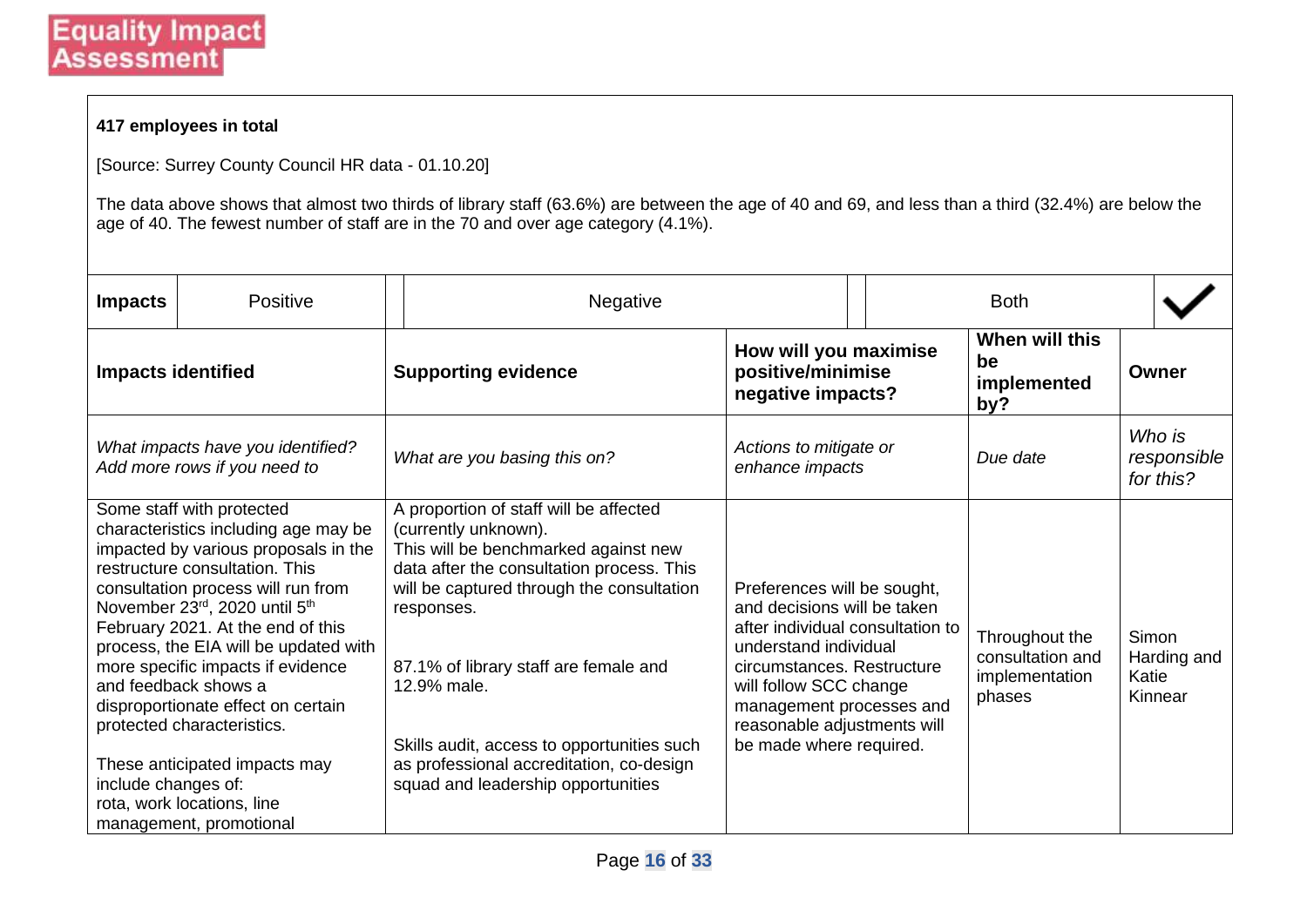| opportunities or staff not getting their<br>preferred choice of role.                                                                                                                                                                                                                                                                                                                                                                                     |                                                                                                                                                                                                                             |                                                                                                                                                                                                                                                                                                                                                                                                                                                                                                                                                                                                                             |                                                                                                                     |                                          |
|-----------------------------------------------------------------------------------------------------------------------------------------------------------------------------------------------------------------------------------------------------------------------------------------------------------------------------------------------------------------------------------------------------------------------------------------------------------|-----------------------------------------------------------------------------------------------------------------------------------------------------------------------------------------------------------------------------|-----------------------------------------------------------------------------------------------------------------------------------------------------------------------------------------------------------------------------------------------------------------------------------------------------------------------------------------------------------------------------------------------------------------------------------------------------------------------------------------------------------------------------------------------------------------------------------------------------------------------------|---------------------------------------------------------------------------------------------------------------------|------------------------------------------|
| The older age profile of the<br>workforce could mean that there<br>are significant gaps in skills and<br>experience when individuals<br>retire or leave the service.                                                                                                                                                                                                                                                                                      | Over 50% of workforce is 50 or over:<br>Age group (years)<br>Under 30<br>21.6%<br>$30 - 39$<br>10.8%<br>$40 - 49$<br>13.7%<br>$50 - 59$<br>30.2%<br>$60 - 69$<br>19.7%<br>70 and over<br>4.1%                               | Leadership training - leading<br>libraries programme and<br>council leadership training to<br>develop leaders and ensure<br>there is succession planning<br>in place. Apprenticeship<br>opportunities to attract and<br>develop new staff. CILIP<br>accreditation programme to<br>retain and develop existing<br>staff.                                                                                                                                                                                                                                                                                                     | Started in<br>September 2020<br>- apprenticeships<br>and leading<br>libraries<br>programme and<br>will be on-going. | Simon<br>Harding and<br>Katie<br>Kinnear |
| Staff restructure will take place<br>during the COVID-19 pandemic<br>this could affect staff morale and<br>wellbeing. With 63% of staff over<br>40 and over 50% over 50, this<br>may affect older people more,<br>particularly as the health effects<br>of COVID are recognised as<br>being worse for older people.<br>the-impact-of-covid-19-on-<br>older-people_age-uk.pdf<br>Why does COVID-19<br>disproportionately affect older<br>people? (nih.gov) | On the 29 November 2020 the service<br>has 417 employees:<br>21.6% under 30yrs,<br>10.8% between 30 and 39yrs,<br>13.7% 40 to 49yrs,<br>30.2% 50 to 59yrs group, 19.7% for the 60<br>to 69yrs group<br>4.1% 70yrs and over. | 121s with managers, clear<br>communication on restructure<br>and COVID measures in<br>place. HR<br>advisors will be available and<br>Council policies will be<br>applied to support any staff<br>affected. Employee<br>Assistance Programme and<br>JIVE community:<br>https://surreycc.jiveon.com/gr<br>oups/coronavirus/pages/wellb<br>eing-support<br>on wellbeing support<br>promoted to all staff. Senior<br>managers will review service<br>offer and timeline based on<br>COVID levels and national<br>and corporate guidance.<br>Risk assessments and H&S<br>measures in place to allow<br>working during this time. |                                                                                                                     |                                          |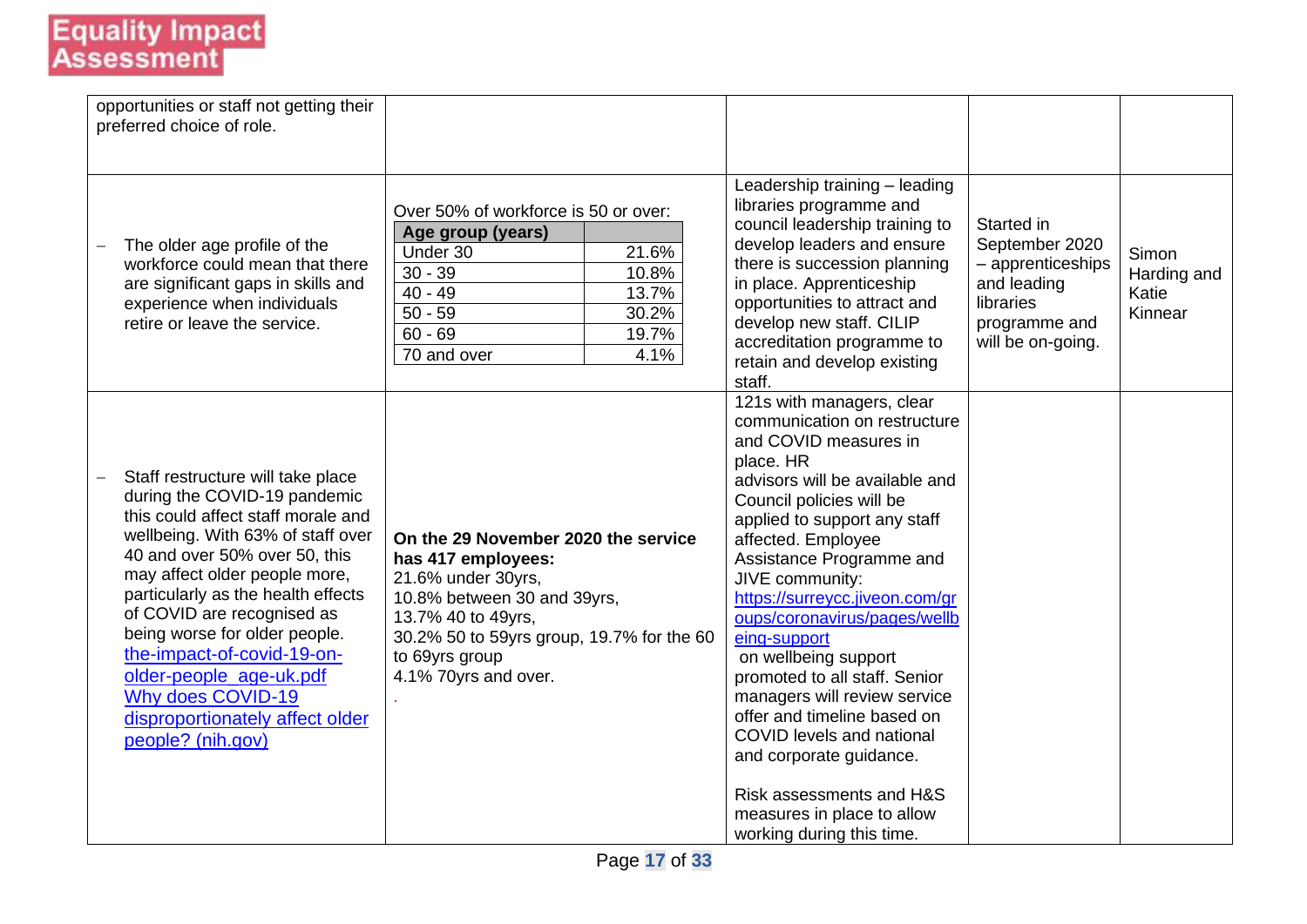| The new structure may create<br>opportunities for staff of all ages<br>to develop new skills and<br>responsibilities. | Restructure consultation document,<br>development opportunities offered in<br>partnership with CILIP including registered<br>accreditation and leading libraries. | Ensure restructure is support<br>by consultation document<br>and follows SCC HR change<br>management process. Open<br>and transparent process to<br>selecting staff for<br>development opportunities. | On-going | Simon<br>Harding and<br>Katie<br>Kinnear |
|-----------------------------------------------------------------------------------------------------------------------|-------------------------------------------------------------------------------------------------------------------------------------------------------------------|-------------------------------------------------------------------------------------------------------------------------------------------------------------------------------------------------------|----------|------------------------------------------|
|-----------------------------------------------------------------------------------------------------------------------|-------------------------------------------------------------------------------------------------------------------------------------------------------------------|-------------------------------------------------------------------------------------------------------------------------------------------------------------------------------------------------------|----------|------------------------------------------|

#### **What other changes is the council planning that may affect the same groups of staff? Are there any dependencies decisions makers need to be aware of**

Workforce development is part of overall Libraries and Cultural Services Transformation Programme. This will include changes to the service offer in libraries following a co-design engagement process. Although the workforce development and co-design process are separate the timing of changes and the communication to residents will need to be complementary to ensure all impacts are understood. Staff may not engage with other parts of the transformation process if they are worried about their roles. This will be mitigated through clear communication and careful timing of dependent aspects of the programme*.* 

#### **Any negative impacts that cannot be mitigated? Please identify impact and explain why**

With over half the workforce aged 50 or over, evidence suggests: [https://www.ageing-better.org.uk/sites/default/files/2019-06/Employment-support](https://www.ageing-better.org.uk/sites/default/files/2019-06/Employment-support-over-50s.pdf)[over-50s.pdf](https://www.ageing-better.org.uk/sites/default/files/2019-06/Employment-support-over-50s.pdf) that it may be more difficult for older people to secure further employment in the labour market if they are unsuccessful in applying for new posts.

*You will need to repeat the box below (copy and paste) for each of the protected characteristics likely to be impacted*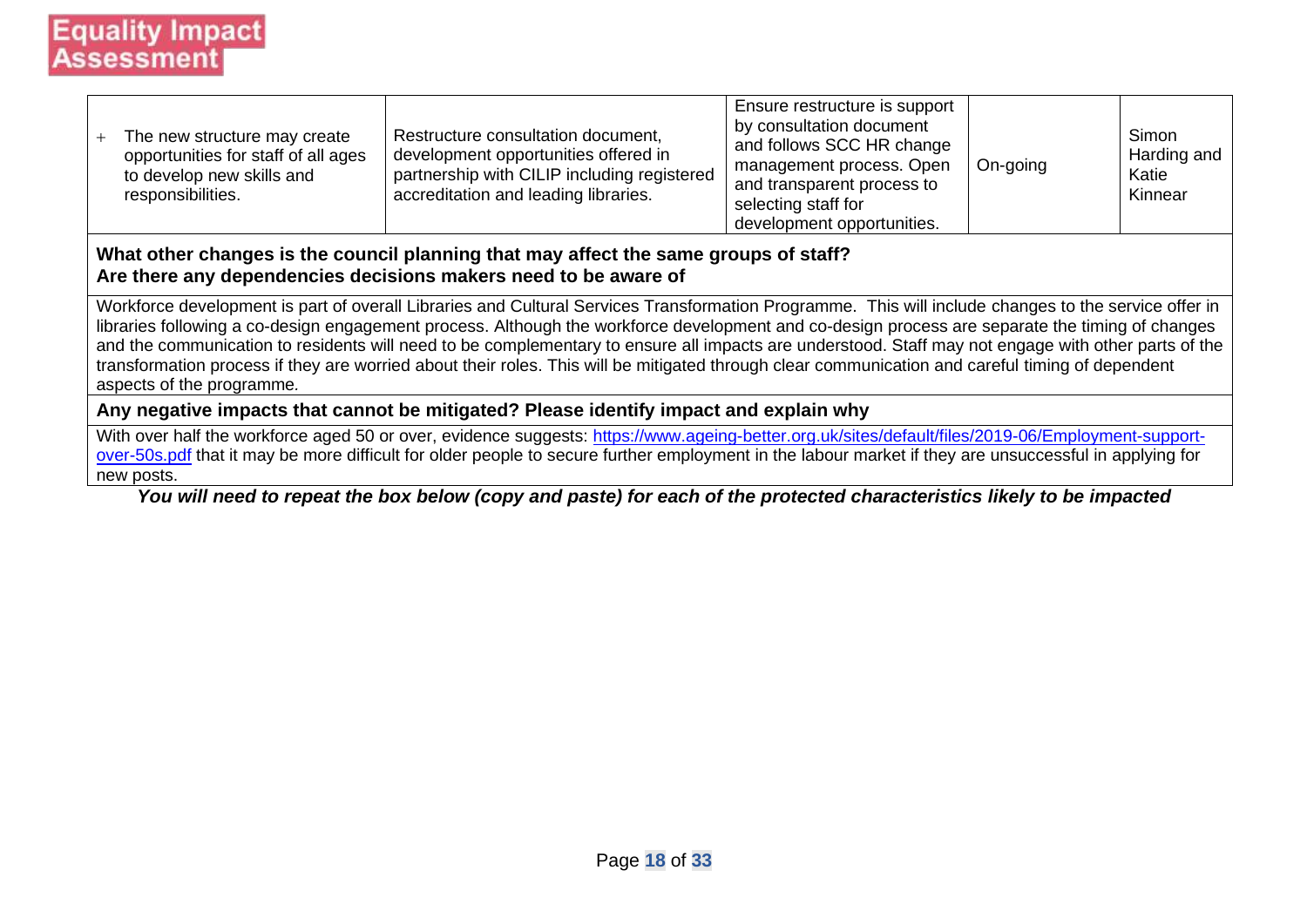#### **Disability**

**What information do you have on the affected staff with this characteristic?**

Staff undertake a work health declaration when they join the council and are able to identify as being disabled in line with the relevant legislation.

#### **Disability**

Has a disability (or previously had one) and the state of the state of the 4.84%

#### [Source: Surrey County Council HR data - 01.10.20]

| <b>Impacts</b>                                                                          | <b>Positive</b> |                                         | <b>Negative</b>                                                                                  | <b>Both</b>                                |                                        |
|-----------------------------------------------------------------------------------------|-----------------|-----------------------------------------|--------------------------------------------------------------------------------------------------|--------------------------------------------|----------------------------------------|
| <b>Impacts identified</b>                                                               |                 | <b>Supporting evidence</b>              | How will you maximise<br>positive/minimise negative<br>impacts?                                  | When will this<br>be<br>implemented<br>by? | Owner                                  |
| What impacts have you<br>identified? Add more rows if<br>you need to                    |                 | What are you basing this on?            | Actions to mitigate or enhance<br>impacts                                                        | Due date                                   | Who is<br>responsible<br>for this?     |
| Some staff with protected<br>characteristics including<br>disability may be impacted by |                 | 4.84% of staff have declared disability | Make reasonable adjustments<br>when recruiting and slotting to<br>new roles. Taking Occupational | After the<br>consultation<br>process and   | Simon Harding<br>and Katie<br>Kinnear. |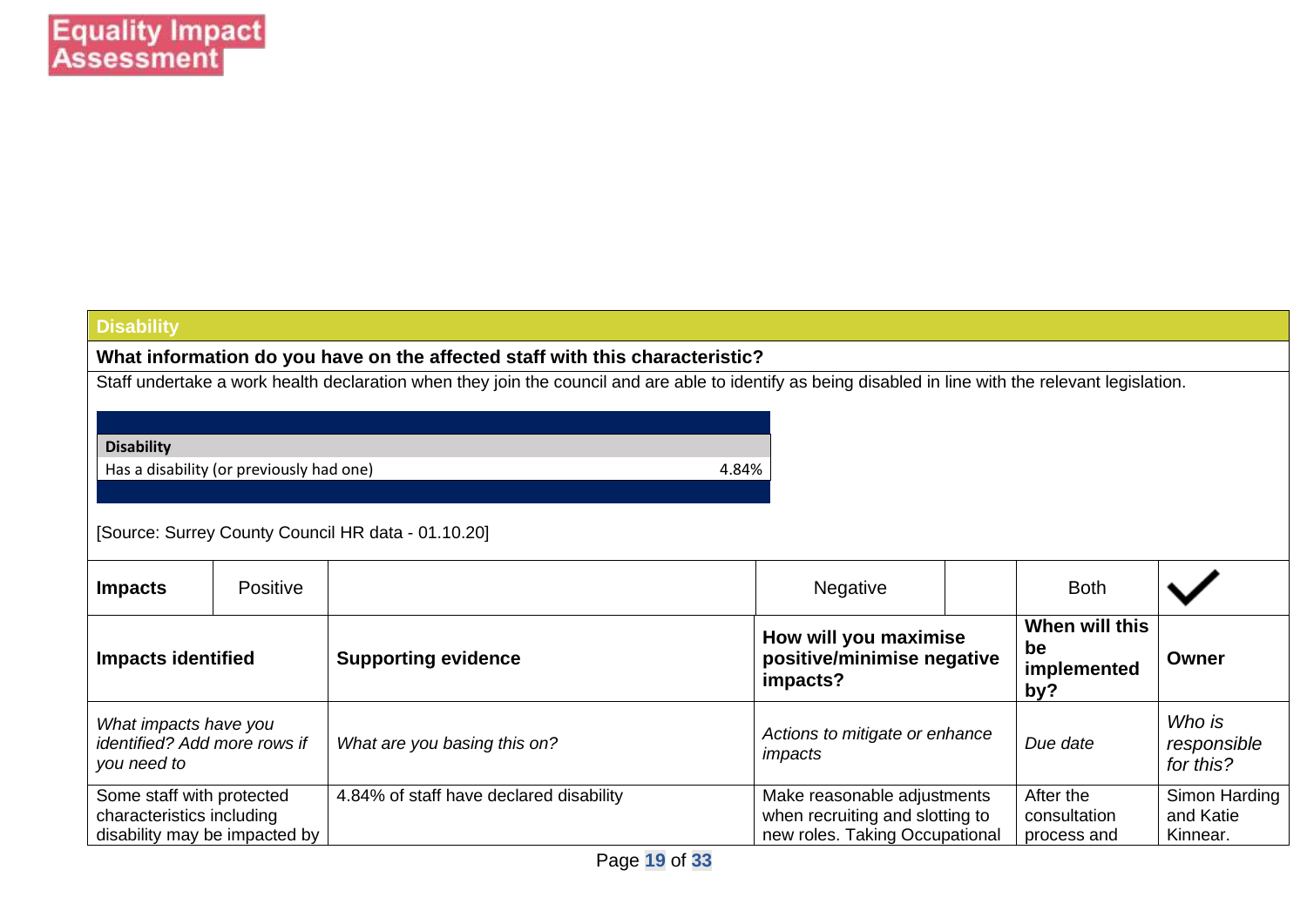| various proposals in the<br>restructure consultation. This<br>consultation process will run<br>from December 8th, 2020<br>until 5th February 2021. At<br>the end of this process, the<br>EIA will be updated with<br>more specific impacts if<br>evidence and feedback<br>shows a disproportionate<br>effect on certain protected<br>characteristics.<br>These anticipated impacts<br>may include changes of rota,<br>work locations, line<br>management, promotional<br>opportunities or staff not<br>getting their preferred choice<br>of role. |                                                                                                                                                                                                                                                                                       | health and HR advice on what<br>adjustments can be made.                                                                                                                                                                                                                                                 | through the<br>implementation<br>of the new<br>structure.      |                                        |
|---------------------------------------------------------------------------------------------------------------------------------------------------------------------------------------------------------------------------------------------------------------------------------------------------------------------------------------------------------------------------------------------------------------------------------------------------------------------------------------------------------------------------------------------------|---------------------------------------------------------------------------------------------------------------------------------------------------------------------------------------------------------------------------------------------------------------------------------------|----------------------------------------------------------------------------------------------------------------------------------------------------------------------------------------------------------------------------------------------------------------------------------------------------------|----------------------------------------------------------------|----------------------------------------|
| Staff with disabilities might<br>be required to lone work or<br>single staff more regularly<br>after the restructure.                                                                                                                                                                                                                                                                                                                                                                                                                             | Frontline staff including managers up to 100 FTE.                                                                                                                                                                                                                                     | Agreed Lone working / single<br>staffing policy signed off by<br>SCC H&S and HR. Risk<br>Assessments completed for<br>buildings and staff. Reasonable<br>adjustments made to the<br>individuals rota and work<br>location if required.                                                                   | Part of the<br>implementation<br>and then on-<br>going.        | Simon Harding<br>and Katie<br>Kinnear. |
| Some staff with<br>disabilities may not wish<br>to disclose their disability,<br>and they could<br>experience a negative<br>impact which cannot be<br>foreseen, or support<br>provided.                                                                                                                                                                                                                                                                                                                                                           | 4.84% of staff are registered with a disability<br>compared with 16% of working age population<br>nationally have a registered disability and this<br>increases with age.<br>https://www.gov.uk/government/publications/disability-<br>facts-and-figures/disability-facts-and-figures | Individual consultation and<br>wellbeing discussions with<br>staff will help to identify any<br>mitigation needed to avoid any<br>adverse impact. HR advisors<br>will be available and Council<br>policies will be applied to<br>support any staff affected.<br><b>Employee Assistance</b><br>Programme. | Throughout the<br>consultation and<br>implementation<br>phases | Simon Harding<br>and Katie<br>Kinnear  |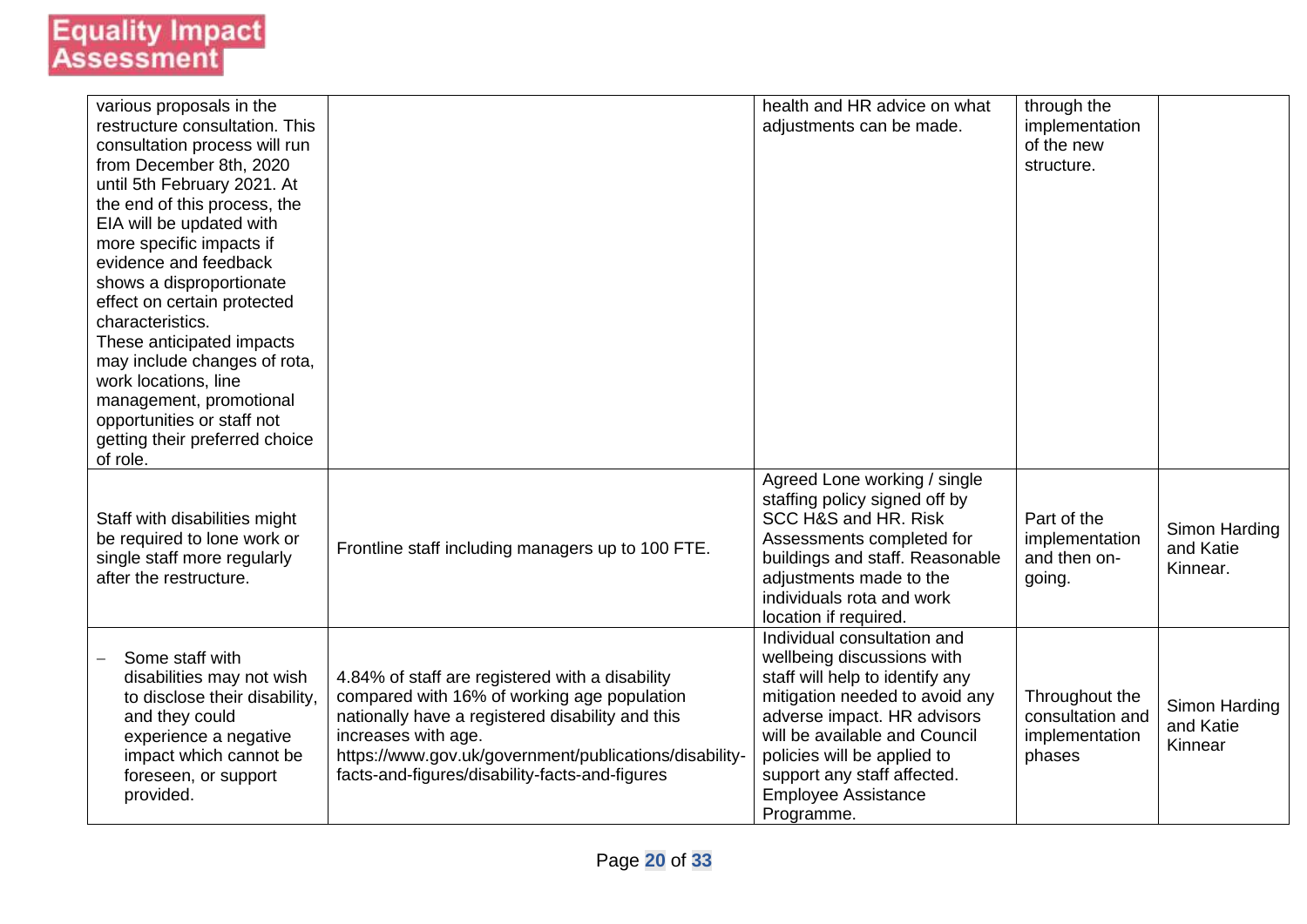| The new structure may<br>create opportunities for<br>staff with disabilities to<br>develop new skills and<br>responsibilities.                                                                                                                               | Restructure consultation document, development<br>opportunities offered in partnership with CILIP<br>including registered accreditation and leading<br>libraries. | Ensure restructure is support by<br>consultation document and<br>follows SCC HR change<br>management process. Open<br>and transparent process to<br>selecting staff for development<br>opportunities.                                                                                                                                                                                                                                                                                                                                                                                                                                                                                                | On-going                                                       | Simon<br>Harding and<br><b>Katie Kinnear</b> |
|--------------------------------------------------------------------------------------------------------------------------------------------------------------------------------------------------------------------------------------------------------------|-------------------------------------------------------------------------------------------------------------------------------------------------------------------|------------------------------------------------------------------------------------------------------------------------------------------------------------------------------------------------------------------------------------------------------------------------------------------------------------------------------------------------------------------------------------------------------------------------------------------------------------------------------------------------------------------------------------------------------------------------------------------------------------------------------------------------------------------------------------------------------|----------------------------------------------------------------|----------------------------------------------|
| Staff may feel remote<br>$+$<br>from the communications<br>and discussions taking<br>place. Particularly if they<br>are on long term sick who<br>whilst not protected in the<br>same way can be<br>impacted and need to be<br>considered in the same<br>way. | 4.84% of staff have declared disability                                                                                                                           | Managers will be reminded of<br>their responsibilities to keep in<br>contact. The keep in touch<br>contact days for those on<br>maternity leave should be used<br>to keep<br>staff fully<br>informed. Staff on Maternity<br>leave to be invited to all<br>consultation events and<br>provided with written material at<br>the same time as all other staff.<br>Staff with IT access from home<br>can arrange sessions with their<br>managers to discuss.<br>HR support will be provided,<br>and change council<br>management policies will be<br>applied so that staff on<br>maternity leave can have equal<br>opportunity to pursue the posts<br>in the restructure that they are<br>interested in. | Throughout the<br>consultation and<br>implementation<br>phases | Simon Harding                                |
|                                                                                                                                                                                                                                                              | What other changes is the council planning that may affect the same groups of staff?<br>Are there any dependencies decisions makers need to be aware of           |                                                                                                                                                                                                                                                                                                                                                                                                                                                                                                                                                                                                                                                                                                      |                                                                |                                              |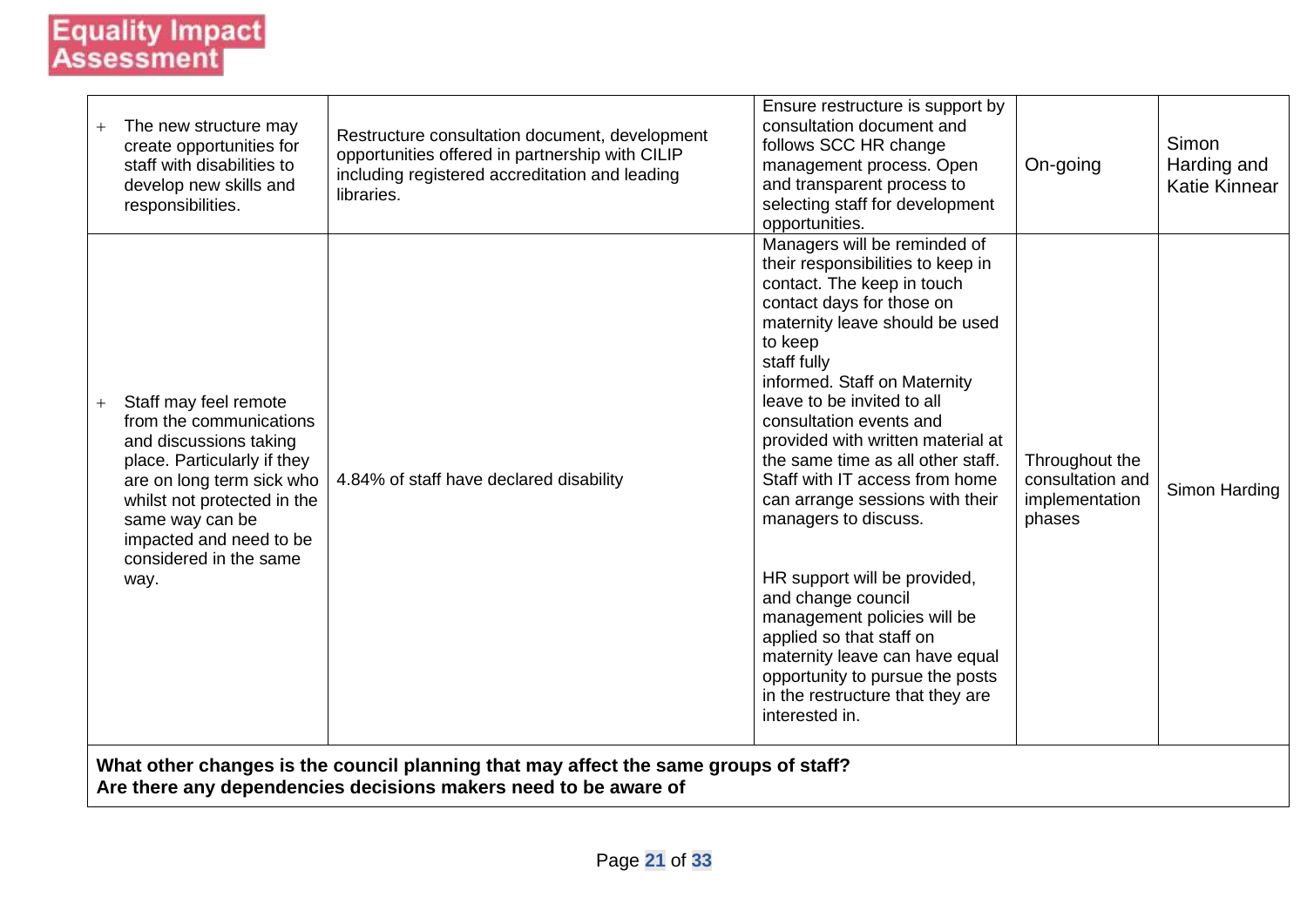Workforce development is part of overall Libraries and Cultural Services Transformation Programme. This will include changes to the service offer in libraries following a co-design engagement process. Although the workforce development and co-design process are separate the timing of changes and the communication to residents will need to be complementary to ensure all impacts are understood. Staff may not engage with other parts of the transformation process if they are worried about their roles. This will be mitigated through clear communication and careful timing of dependent aspects of the programme*.*

**Any negative impacts that cannot be mitigated? Please identify impact and explain why**

If staff with disabilities are not successful in securing a new role, they will enter the redeployment pool and could enter the job market. As over 50% of our staff are aged 50 and disabilities are more likely with age these people might find it more difficult to secure alternative work.

| <b>Pregnancy and Maternity</b>   |                                                                                                                                           |                                                                              |                                                         |                                                                   |                                                                |                                    |
|----------------------------------|-------------------------------------------------------------------------------------------------------------------------------------------|------------------------------------------------------------------------------|---------------------------------------------------------|-------------------------------------------------------------------|----------------------------------------------------------------|------------------------------------|
|                                  |                                                                                                                                           | What information do you have on the affected staff with this characteristic? |                                                         |                                                                   |                                                                |                                    |
| Staff on maternity now           |                                                                                                                                           |                                                                              |                                                         |                                                                   |                                                                |                                    |
| <b>Maternity/Paternity Leave</b> |                                                                                                                                           |                                                                              |                                                         |                                                                   |                                                                |                                    |
| On Maternity/Paternity Leave     |                                                                                                                                           |                                                                              |                                                         | 0.24%                                                             |                                                                |                                    |
|                                  | [Source: Surrey County Council HR data - 01.10.20]                                                                                        |                                                                              |                                                         |                                                                   |                                                                |                                    |
| <b>Impacts</b>                   | Positive                                                                                                                                  |                                                                              | Negative                                                |                                                                   | <b>Both</b>                                                    |                                    |
| <b>Impacts identified</b>        |                                                                                                                                           | <b>Supporting evidence</b>                                                   | impacts?                                                | How will you maximise<br>positive/minimise negative               | When will this be<br>implemented by?                           | Owner                              |
| Add more rows if you need to     | What impacts have you identified?                                                                                                         | What are you basing this on?                                                 | impacts                                                 | Actions to mitigate or enhance                                    | Due date                                                       | Who is<br>responsible for<br>this? |
|                                  | Staff on maternity leave may not<br>be kept informed in a timely way<br>which may in turn impact on<br>their ability to take advantage of | 0.24% of staff are on<br>maternity leave                                     | contact. The keep in touch<br>contact days for those on | Managers will be reminded of<br>their responsibilities to keep in | Throughout the<br>consultation and<br>implementation<br>phases | Simon Harding                      |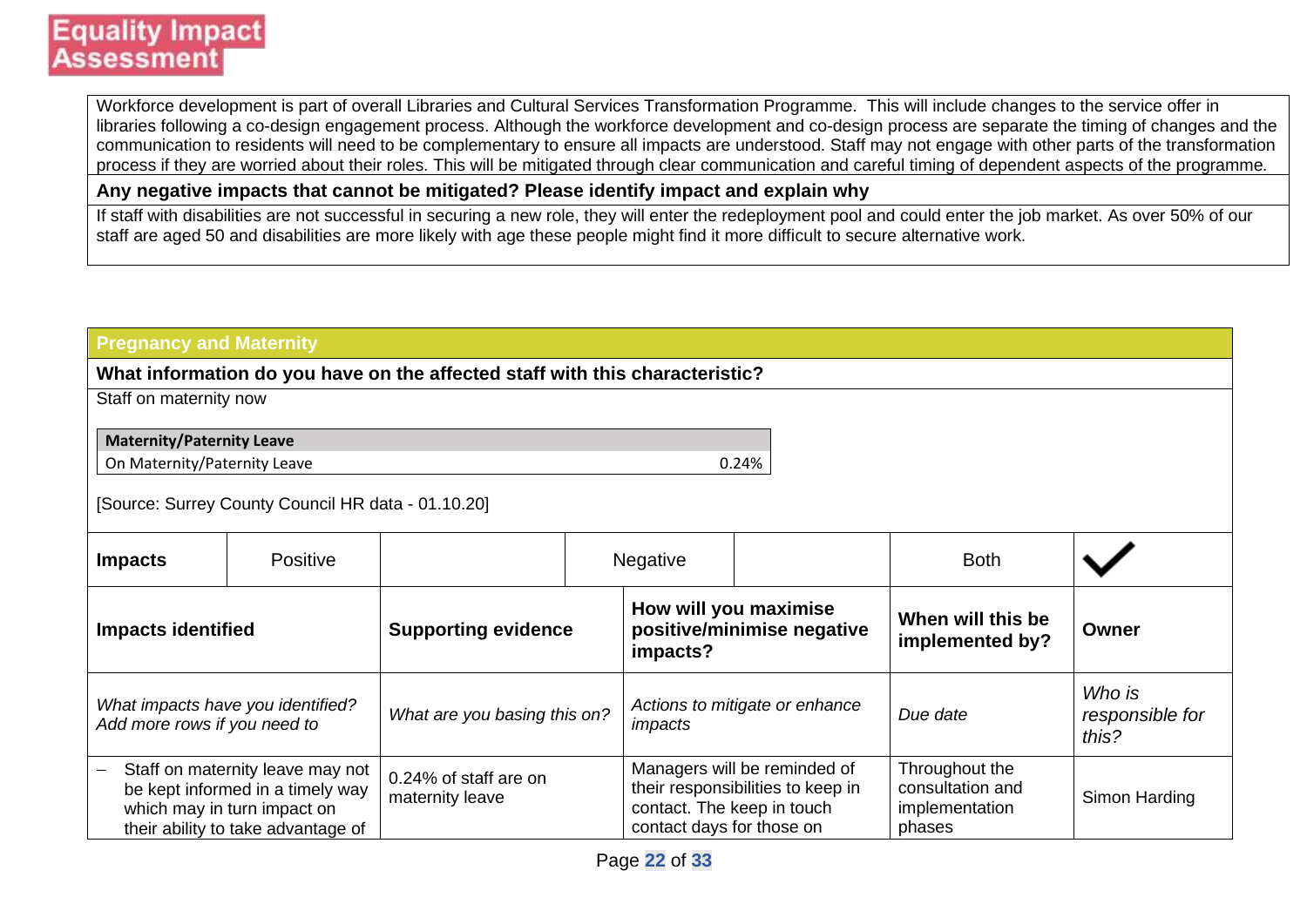| any opportunities that arise.      | maternity leave should be used                                                       |  |
|------------------------------------|--------------------------------------------------------------------------------------|--|
| Staff may feel remote from the     | to keep                                                                              |  |
| communications and                 | staff fully                                                                          |  |
| discussions taking place. (this    | informed. Staff on Maternity                                                         |  |
| also applies to staff on long-term | leave to be invited to all                                                           |  |
| sick who whilst not protected in   | consultation events and provided                                                     |  |
| the same way can be impacted       | with written material at the same                                                    |  |
| and need to be considered in       | time as all other staff. Staff with                                                  |  |
| the same way)                      | IT access from home can                                                              |  |
|                                    | arrange sessions with their                                                          |  |
|                                    | managers to discuss.                                                                 |  |
|                                    |                                                                                      |  |
|                                    |                                                                                      |  |
|                                    | HR support will be provided, and                                                     |  |
|                                    | change council management                                                            |  |
|                                    | policies will be applied so that                                                     |  |
|                                    | staff on maternity leave can                                                         |  |
|                                    | have equal opportunity to pursue                                                     |  |
|                                    | the posts in the restructure that                                                    |  |
|                                    | they are interested in.                                                              |  |
|                                    |                                                                                      |  |
|                                    | What other changes is the council planning that may affect the same groups of staff? |  |
|                                    | Are there any dependencies decisions makers need to be aware of                      |  |
|                                    |                                                                                      |  |

Workforce development is part of overall Libraries and Cultural Services Transformation Programme. This will include changes to the service offer in libraries following a co-design engagement process. Although the workforce development and co-design process are separate the timing of changes and the communication to residents will need to be complementary to ensure all impacts are understood. Staff may not engage with other parts of the transformation process if they are worried about their roles. This will be mitigated through clear communication and careful timing of dependent aspects of the programme*.*

#### **Any negative impacts that cannot be mitigated? Please identify impact and explain why**

There are no negative impacts that cannot be mitigated.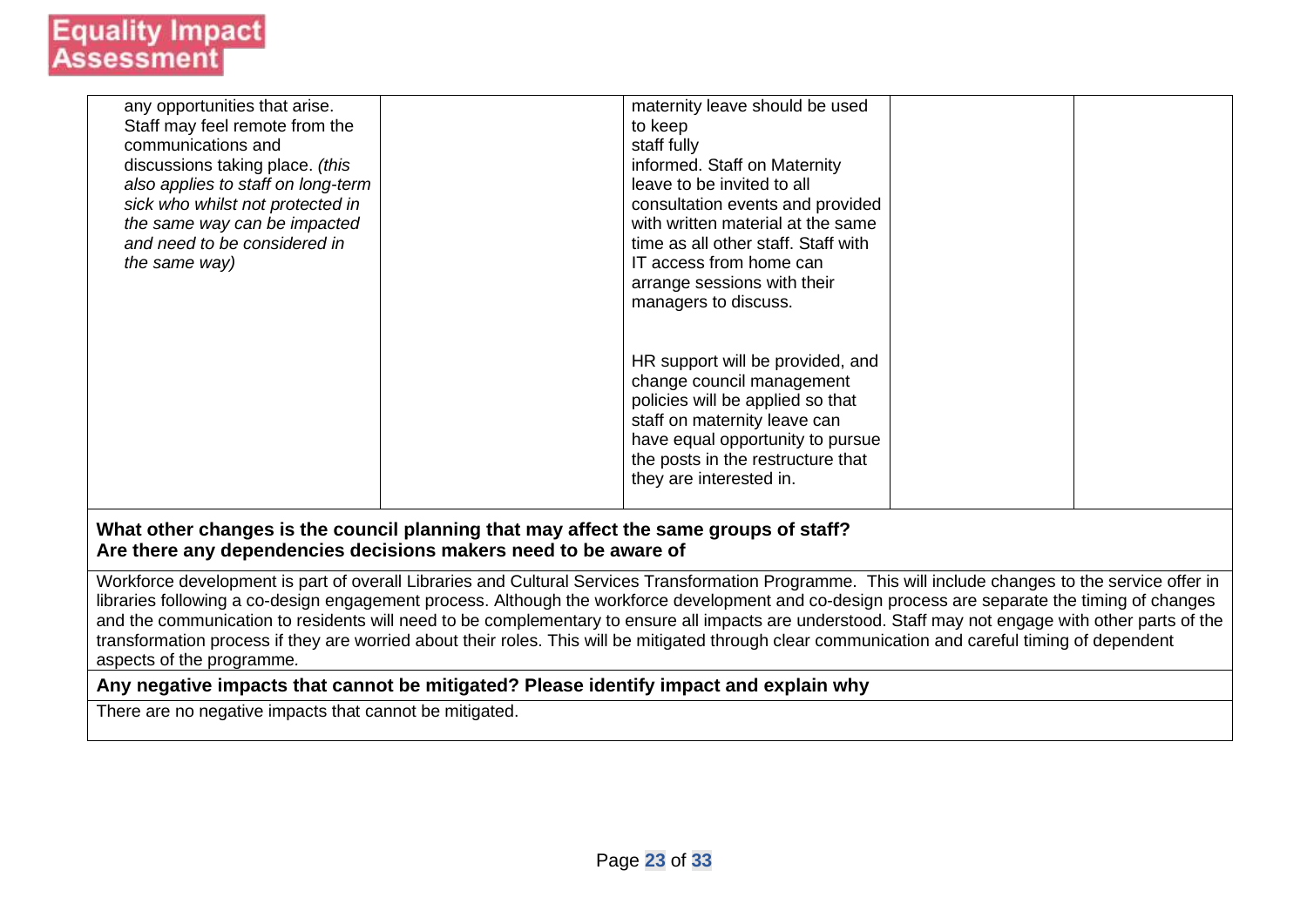#### **Race**

**What information do you have on the affected staff with this characteristic?**

9.6% of Surrey's population are from BAME backgrounds compared with 4.3% within the library service workforce. This means that Surrey residents from BAME backgrounds are under-represented in the library workforce.

| <b>Ethnicity</b>                               |        |
|------------------------------------------------|--------|
| Asian or Asian British - Chinese               | 0.24%  |
| Asian or Asian British - Indian                | 0.48%  |
| Asian or Asian British - Pakistani             | 0.24%  |
| Eastern European                               | 0.24%  |
| Mixed - Any other Mixed Background             | 0.48%  |
| Mixed - White and Asian                        | 1.45%  |
| Mixed - White and Black African                | 0.24%  |
| Mixed - White and Black Caribbean              | 0.48%  |
| Other Ethnic Background - Any Other            | 0.48%  |
| White - Any other background                   | 5.33%  |
| White - Irish                                  | 1.69%  |
| White - Other British                          | 0.24%  |
| White -English /Northern Irish/Scottish /Welsh | 77.48% |
| Prefer not to say                              | 5.33%  |
|                                                |        |
| Not Stated                                     | 5.57%  |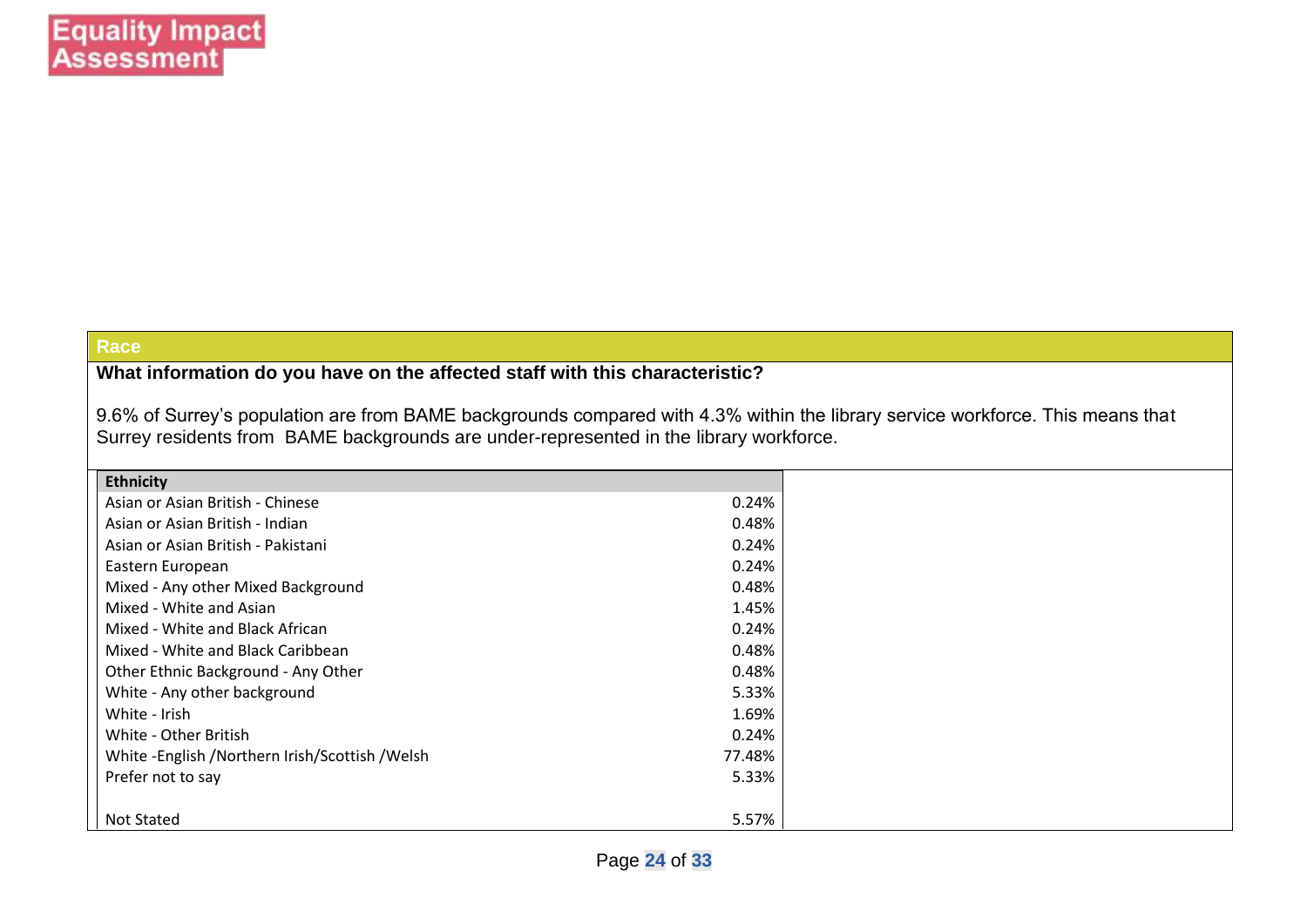| <b>Impacts</b>                                                                                                                                                                                                                                                                                                                                                                                                                                                                                                                                                                                                                                  | Positive |                                                                           |  | Negative                                                                                                                                   |  | <b>Both</b>                          |                                    |
|-------------------------------------------------------------------------------------------------------------------------------------------------------------------------------------------------------------------------------------------------------------------------------------------------------------------------------------------------------------------------------------------------------------------------------------------------------------------------------------------------------------------------------------------------------------------------------------------------------------------------------------------------|----------|---------------------------------------------------------------------------|--|--------------------------------------------------------------------------------------------------------------------------------------------|--|--------------------------------------|------------------------------------|
| <b>Impacts identified</b>                                                                                                                                                                                                                                                                                                                                                                                                                                                                                                                                                                                                                       |          | <b>Supporting evidence</b>                                                |  | How will you maximise<br>positive/minimise negative<br>impacts?                                                                            |  | When will this be<br>implemented by? | Owner                              |
| What impacts have you identified?<br>Add more rows if you need to                                                                                                                                                                                                                                                                                                                                                                                                                                                                                                                                                                               |          | What are you basing this on?                                              |  | Actions to mitigate or enhance<br>impacts                                                                                                  |  | Due date                             | Who is<br>responsible for<br>this? |
| Positive efforts made to increase<br>the diversity of the workforce                                                                                                                                                                                                                                                                                                                                                                                                                                                                                                                                                                             |          | Positive statements added to<br>job adverts. Apprenticeships<br>programme |  | Positive statements added to job<br>adverts. Apprenticeships<br>programme. Job adverts<br>promoted through e.g.<br>community networks, DWP |  | From September<br>$2020 -$ on-going  | Simon Harding                      |
| What other changes is the council planning that may affect the same groups of staff?<br>Are there any dependencies decisions makers need to be aware of                                                                                                                                                                                                                                                                                                                                                                                                                                                                                         |          |                                                                           |  |                                                                                                                                            |  |                                      |                                    |
| Workforce development is part of overall Libraries and Cultural Services Transformation Programme. This will include changes to the service offer in<br>libraries following a co-design engagement process. Although the workforce development and co-design process are separate the timing of changes<br>and the communication to residents will need to be complementary to ensure all impacts are understood. Staff may not engage with other parts of the<br>transformation process if they are worried about their roles. This will be mitigated through clear communication and careful timing of dependent<br>aspects of the programme. |          |                                                                           |  |                                                                                                                                            |  |                                      |                                    |
| Any negative impacts that cannot be mitigated? Please identify impact and explain why                                                                                                                                                                                                                                                                                                                                                                                                                                                                                                                                                           |          |                                                                           |  |                                                                                                                                            |  |                                      |                                    |
| There are no negative impacts that cannot be mitigated.                                                                                                                                                                                                                                                                                                                                                                                                                                                                                                                                                                                         |          |                                                                           |  |                                                                                                                                            |  |                                      |                                    |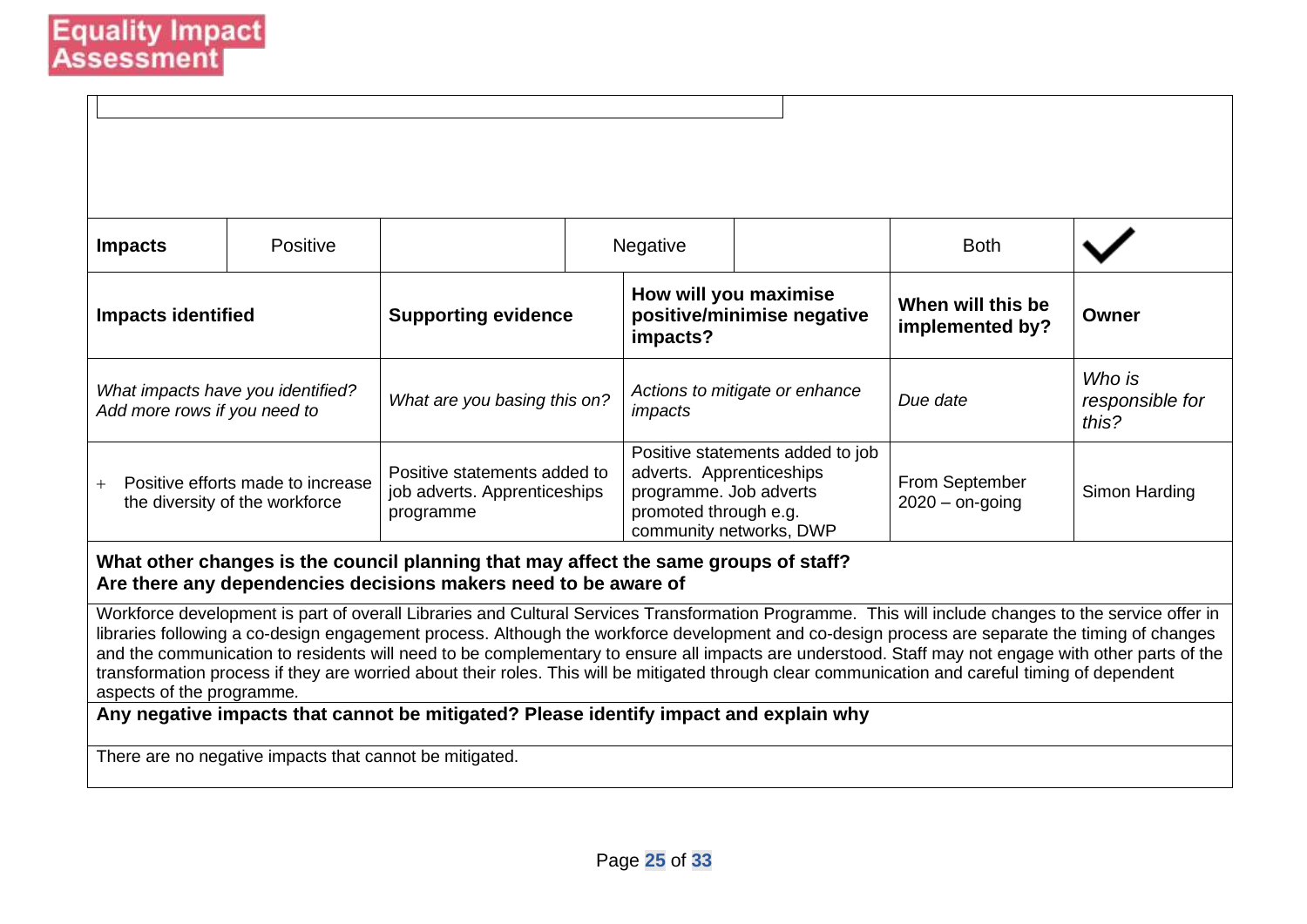### **Sex**

**What information do you have on the affected staff with this characteristic?**

**417 employees:** Currently 87.1% of library staff are female and 12.9% male.

[Source: Surrey County Council HR data - 01.10.20]

| <b>Impacts</b>                                                                                                                                                                                                                                                                                                                                                                                                                                                                                                | <b>Positive</b>                     |                                                                                                                                                                                                                                                                                                                                                               | Negative                                                                                     |                                                                                                                                                                       | <b>Both</b>                                                    |                                    |
|---------------------------------------------------------------------------------------------------------------------------------------------------------------------------------------------------------------------------------------------------------------------------------------------------------------------------------------------------------------------------------------------------------------------------------------------------------------------------------------------------------------|-------------------------------------|---------------------------------------------------------------------------------------------------------------------------------------------------------------------------------------------------------------------------------------------------------------------------------------------------------------------------------------------------------------|----------------------------------------------------------------------------------------------|-----------------------------------------------------------------------------------------------------------------------------------------------------------------------|----------------------------------------------------------------|------------------------------------|
| <b>Impacts identified</b>                                                                                                                                                                                                                                                                                                                                                                                                                                                                                     |                                     | <b>Supporting evidence</b>                                                                                                                                                                                                                                                                                                                                    | How will you maximise<br>positive/minimise negative<br>impacts?                              |                                                                                                                                                                       | When will this be<br>implemented by?                           | Owner                              |
| Add more rows if you need to                                                                                                                                                                                                                                                                                                                                                                                                                                                                                  | What impacts have you identified?   | What are you basing this on?                                                                                                                                                                                                                                                                                                                                  | impacts                                                                                      | Actions to mitigate or enhance                                                                                                                                        | Due date                                                       | Who is<br>responsible for<br>this? |
| Some staff with protected<br>characteristics including Sex may<br>the restructure consultation. This<br>consultation process will run from<br>8 <sup>th</sup> December 2020 until 5 <sup>th</sup><br>February . At the end of this<br>process, the EIA will be updated<br>with more specific impacts if<br>evidence and feedback shows a<br>disproportionate effect on certain<br>protected characteristics.<br>These anticipated impacts may<br>include changes of rota, work<br>locations, line management, | be impacted by various proposals in | A proportion of staff will be<br>affected (currently unknown).<br>This will be benchmarked<br>against new data after the<br>consultation process. This will<br>be captured through the<br>consultation responses.<br>87.1% of library staff are<br>female and 12.9% male.<br>Skills audit, access to<br>opportunities that are<br>professional accreditation, | individual consultation to<br>understand individual<br>processes and reasonable<br>required. | Preferences will be sought, and<br>decisions will be taken after<br>circumstances. Restructure will<br>follow SCC change management<br>adjustments will be made where | Throughout the<br>consultation and<br>implementation<br>phases | Simon Harding<br>and Katie Kinnear |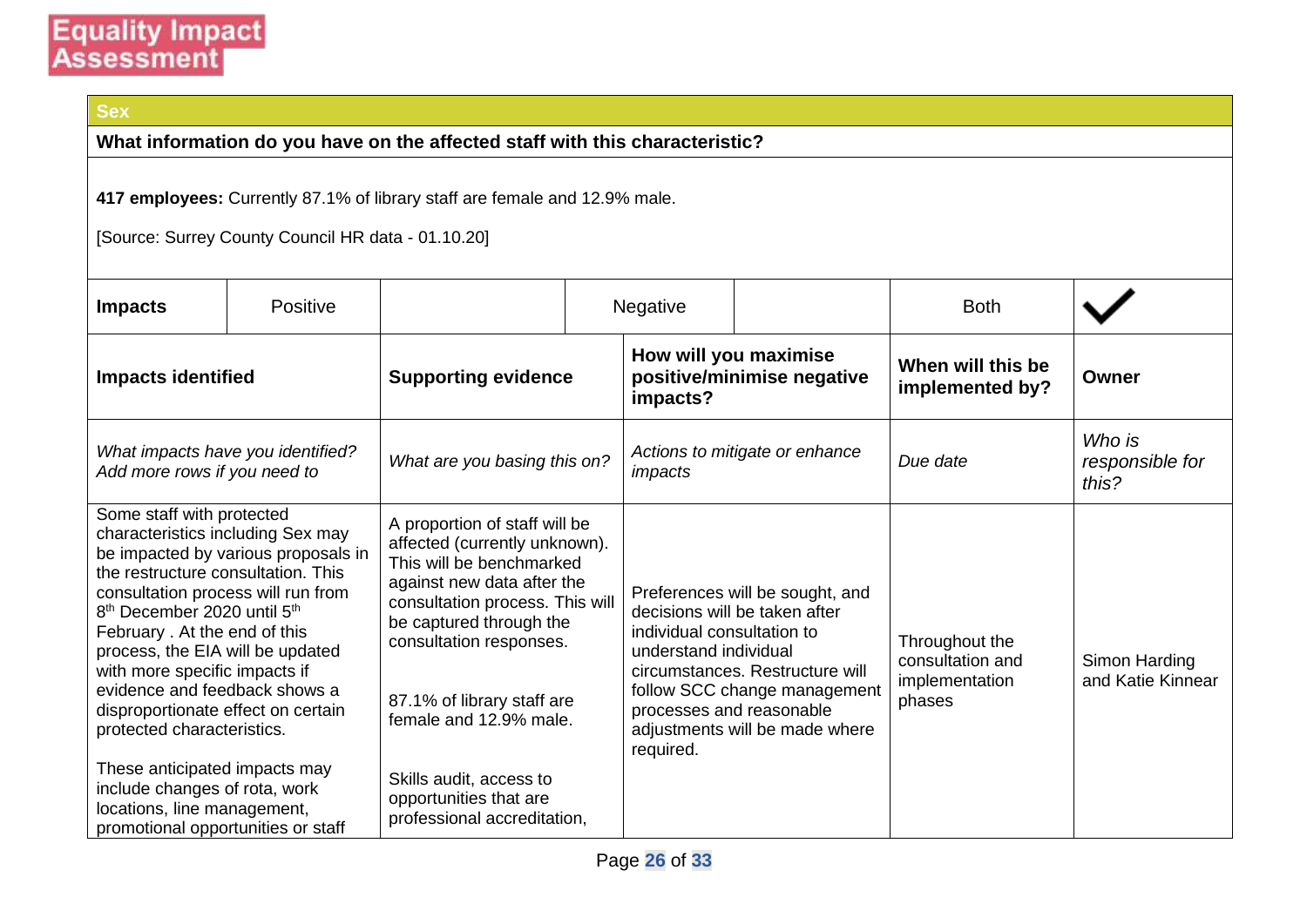| not getting their preferred choice of<br>role.                                                                                                                                                                                                                                                                                                                                                                                                                                                                                                                                                                                                  | co-design squad and<br>leadership opportunities |  |  |  |  |  |  |
|-------------------------------------------------------------------------------------------------------------------------------------------------------------------------------------------------------------------------------------------------------------------------------------------------------------------------------------------------------------------------------------------------------------------------------------------------------------------------------------------------------------------------------------------------------------------------------------------------------------------------------------------------|-------------------------------------------------|--|--|--|--|--|--|
| What other changes is the council planning that may affect the same groups of staff?<br>Are there any dependencies decisions makers need to be aware of                                                                                                                                                                                                                                                                                                                                                                                                                                                                                         |                                                 |  |  |  |  |  |  |
| Workforce development is part of overall Libraries and Cultural Services Transformation Programme. This will include changes to the service offer in<br>libraries following a co-design engagement process. Although the workforce development and co-design process are separate the timing of changes<br>and the communication to residents will need to be complementary to ensure all impacts are understood. Staff may not engage with other parts of the<br>transformation process if they are worried about their roles. This will be mitigated through clear communication and careful timing of dependent<br>aspects of the programme. |                                                 |  |  |  |  |  |  |
| Any negative impacts that cannot be mitigated? Please identify impact and explain why                                                                                                                                                                                                                                                                                                                                                                                                                                                                                                                                                           |                                                 |  |  |  |  |  |  |
| Identifies negative impacts that can't be mitigated, together with evidence.                                                                                                                                                                                                                                                                                                                                                                                                                                                                                                                                                                    |                                                 |  |  |  |  |  |  |
| <b>Sexual Orientation</b>                                                                                                                                                                                                                                                                                                                                                                                                                                                                                                                                                                                                                       |                                                 |  |  |  |  |  |  |
| What information do you have on the affected staff with this characteristic?                                                                                                                                                                                                                                                                                                                                                                                                                                                                                                                                                                    |                                                 |  |  |  |  |  |  |
| 'Our screening suggests there is no impact for sexual orientation and if and when an impact arises this will be included in the updated version of the EqIA.'                                                                                                                                                                                                                                                                                                                                                                                                                                                                                   |                                                 |  |  |  |  |  |  |

### **Gender Assignment**

**What information do you have on the affected staff with this characteristic?**

'Our screening suggests there is no impact for gender assignment and if and when an impact arises this will be included in the updated version of the EqIA.'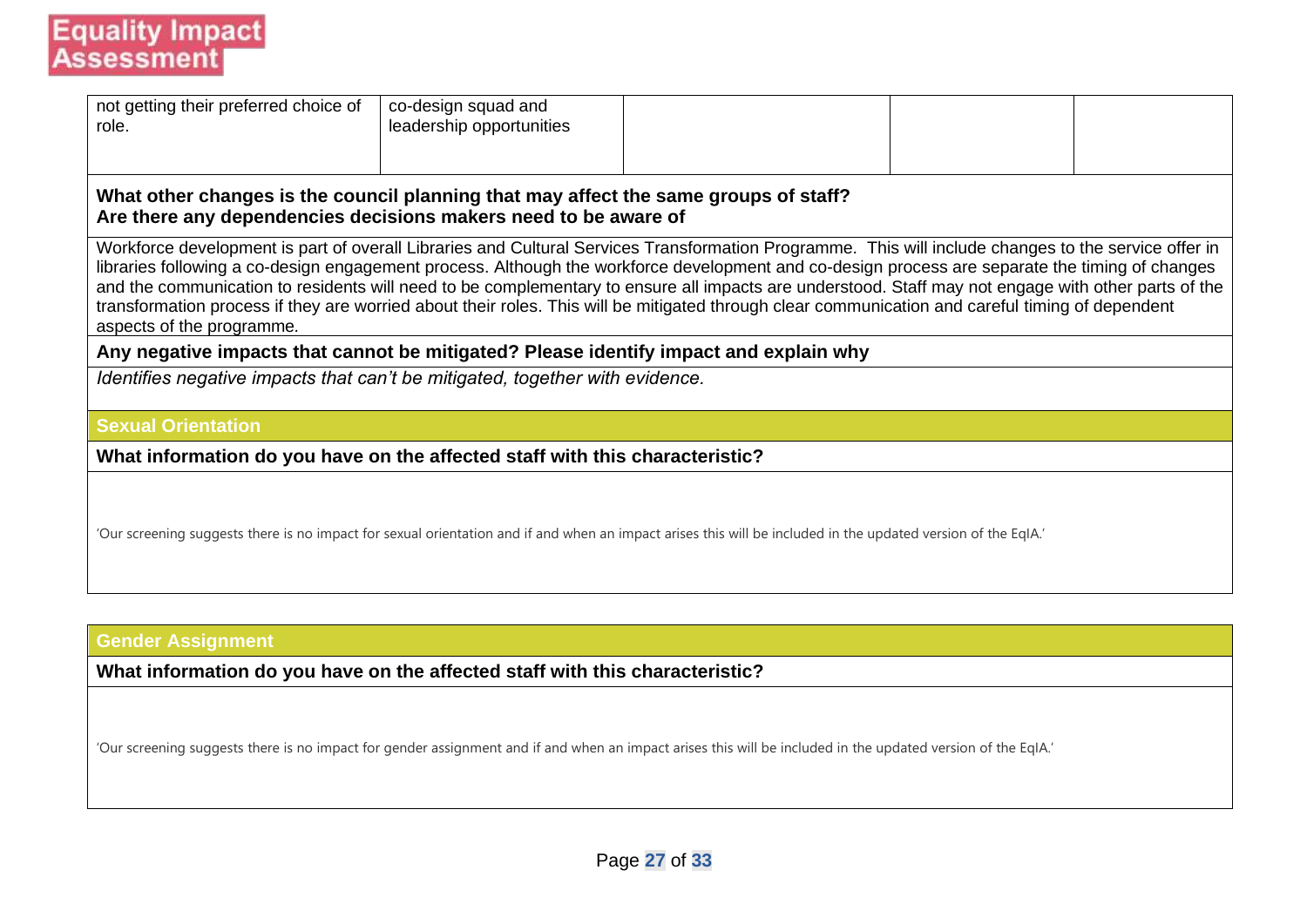#### **Marriage and Civil Partnership**

**What information do you have on the affected staff with this characteristic?**

'Our screening suggests there is no impact for marriage and civil partnership and if and when an impact arises this will be included in the updated version of the EqIA.'

*Identifies negative impacts that can't be mitigated, together with evidence.*

#### **Carers**

#### **What information do you have on the affected staff with this characteristic?**

'Carers look after family, partners or friends in need of help because they are ill, frail or have a disability. The care they provide is unpaid'. Carers are the largest source of support for disabled and vulnerable and the most significant form of 'social capital' in our communities. Effective support for carers is therefore critical for the effective delivery of both health and social care services.

Action for Carers Surrey. Working definition of a carer. Available from:<http://www.actionforcarers.org.uk/what-we-do/>

Although we do not formally record caring data of the 417 employees in total around 70 identified as having some caring responsibilities when collected during the early part of April 2020 when assessing staff availability during the national lockdown.

| <b>Impacts</b>            | <b>Positive</b> |                            | <b>Negative</b>                   |                            | <b>Both</b>                          |       |
|---------------------------|-----------------|----------------------------|-----------------------------------|----------------------------|--------------------------------------|-------|
| <b>Impacts identified</b> |                 | <b>Supporting evidence</b> | How will you maximise<br>impacts? | positive/minimise negative | When will this be<br>implemented by? | Owner |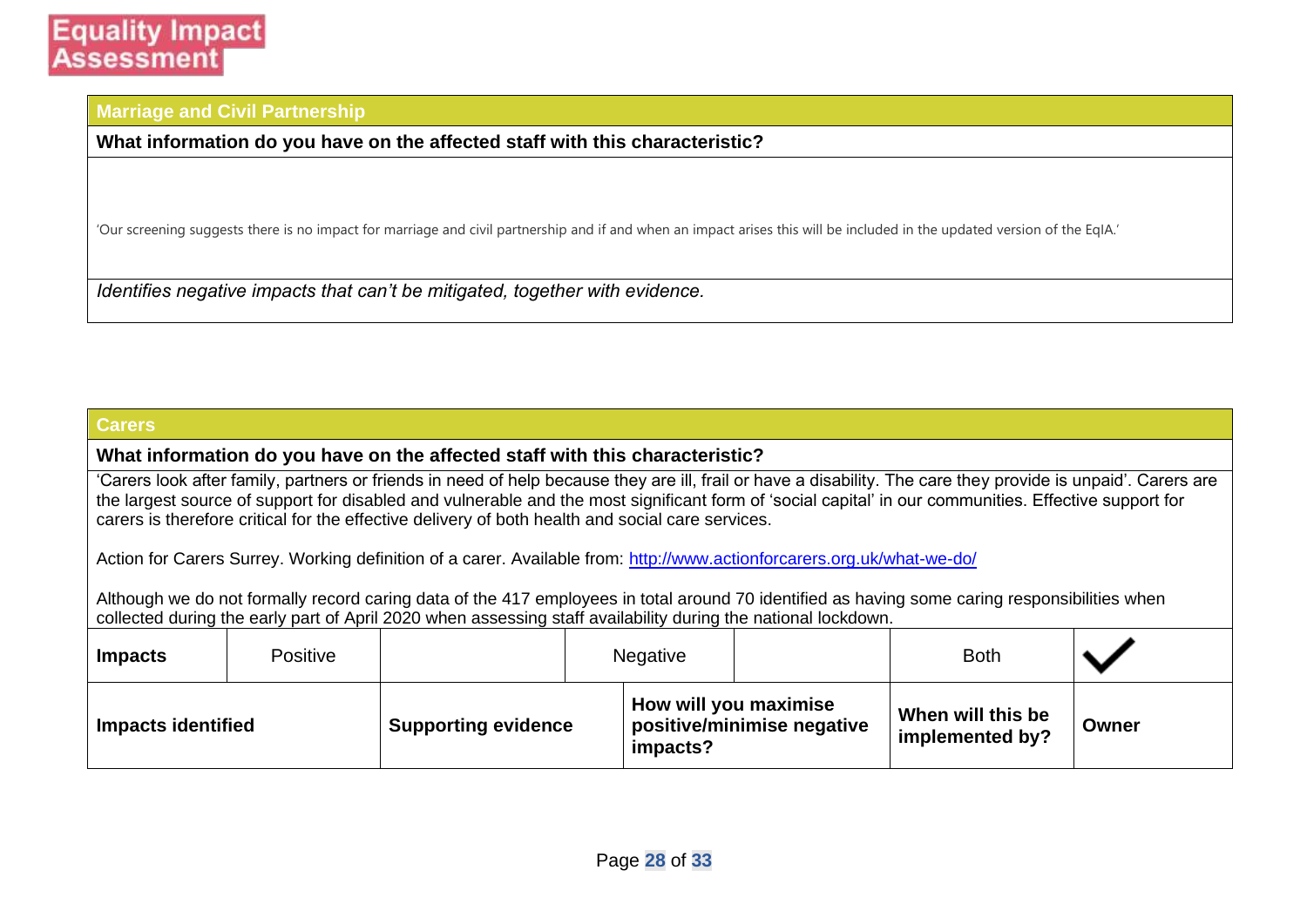| What impacts have you identified?<br>Add more rows if you need to                                                                                                                                                                                                                                                                                                                                                                                                                                                                                                                                                                                        | What are you basing this on?                                                                                                                                                                                                                                                                                                                                                                                                                                                     | Actions to mitigate or enhance<br>impacts                                                                                                                                                                                                                             | Due date                                                       | Who is<br>responsible for<br>this? |  |  |
|----------------------------------------------------------------------------------------------------------------------------------------------------------------------------------------------------------------------------------------------------------------------------------------------------------------------------------------------------------------------------------------------------------------------------------------------------------------------------------------------------------------------------------------------------------------------------------------------------------------------------------------------------------|----------------------------------------------------------------------------------------------------------------------------------------------------------------------------------------------------------------------------------------------------------------------------------------------------------------------------------------------------------------------------------------------------------------------------------------------------------------------------------|-----------------------------------------------------------------------------------------------------------------------------------------------------------------------------------------------------------------------------------------------------------------------|----------------------------------------------------------------|------------------------------------|--|--|
| Some staff with protected<br>characteristics including caring<br>responsibilities may be impacted by<br>various proposals in the restructure<br>consultation. This consultation<br>process will run from December 8th<br>2020 until 5 <sup>th</sup> February 2021. At the<br>end of this process, the EIA will be<br>updated with more specific impacts<br>if evidence and feedback shows a<br>disproportionate effect on certain<br>protected characteristics.<br>These anticipated impacts may<br>include changes of rota, work<br>locations, line management,<br>promotional opportunities or staff<br>not getting their preferred choice of<br>role. | A proportion of staff will be<br>affected (currently unknown).<br>This will be benchmarked<br>against new data after the<br>consultation process. This will<br>be captured through the<br>consultation responses.<br>87.1% of library staff are<br>female and 12.9% male.<br>70 staff are identified as<br>having caring responsibilities<br>Skills audit, access to<br>opportunities that are<br>professional accreditation,<br>co-design squad and<br>leadership opportunities | Preferences will be sought, and<br>decisions will be taken after<br>individual consultation to<br>understand individual<br>circumstances. Restructure will<br>follow SCC change management<br>processes and reasonable<br>adjustments will be made where<br>required. | Throughout the<br>consultation and<br>implementation<br>phases | Simon Harding<br>and Katie Kinnear |  |  |
| Staff with caring responsibilities may<br>gain new roles that allow them to<br>work more flexibility around their<br>caring responsibilities                                                                                                                                                                                                                                                                                                                                                                                                                                                                                                             | 70 staff are identified as<br>having caring responsibilities                                                                                                                                                                                                                                                                                                                                                                                                                     | Restructure will follow SCC<br>change management processes<br>and reasonable adjustments will<br>be made where required.<br>Following SCCs flexible working<br>policy                                                                                                 | The implementation<br>phases                                   | Simon Harding<br>and Katie Kinnear |  |  |
|                                                                                                                                                                                                                                                                                                                                                                                                                                                                                                                                                                                                                                                          | What other changes is the council planning that may affect the same groups of staff?                                                                                                                                                                                                                                                                                                                                                                                             |                                                                                                                                                                                                                                                                       |                                                                |                                    |  |  |

**Are there any dependencies decisions makers need to be aware of**

Workforce development is part of overall Libraries and Cultural Services Transformation Programme. This will include changes to the service offer in libraries following a co-design engagement process. Although the workforce development and co-design process are separate the timing of changes and the communication to residents will need to be complementary to ensure all impacts are understood. Staff may not engage with other parts of the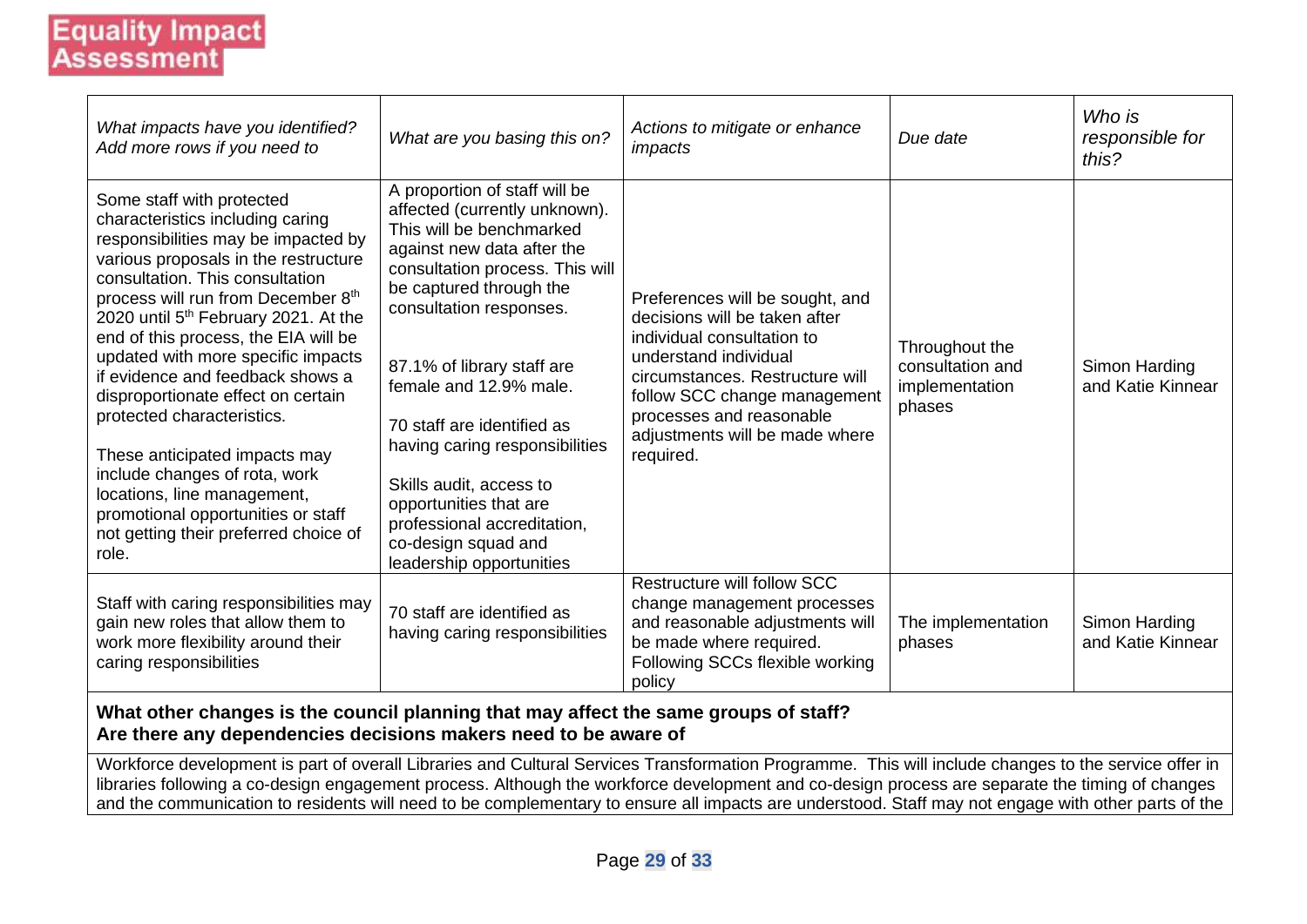transformation process if they are worried about their roles. This will be mitigated through clear communication and careful timing of dependent aspects of the programme*.*

#### **Any negative impacts that cannot be mitigated? Please identify impact and explain why**

*Identifies negative impacts that can't be mitigated, together with evidence. NONE*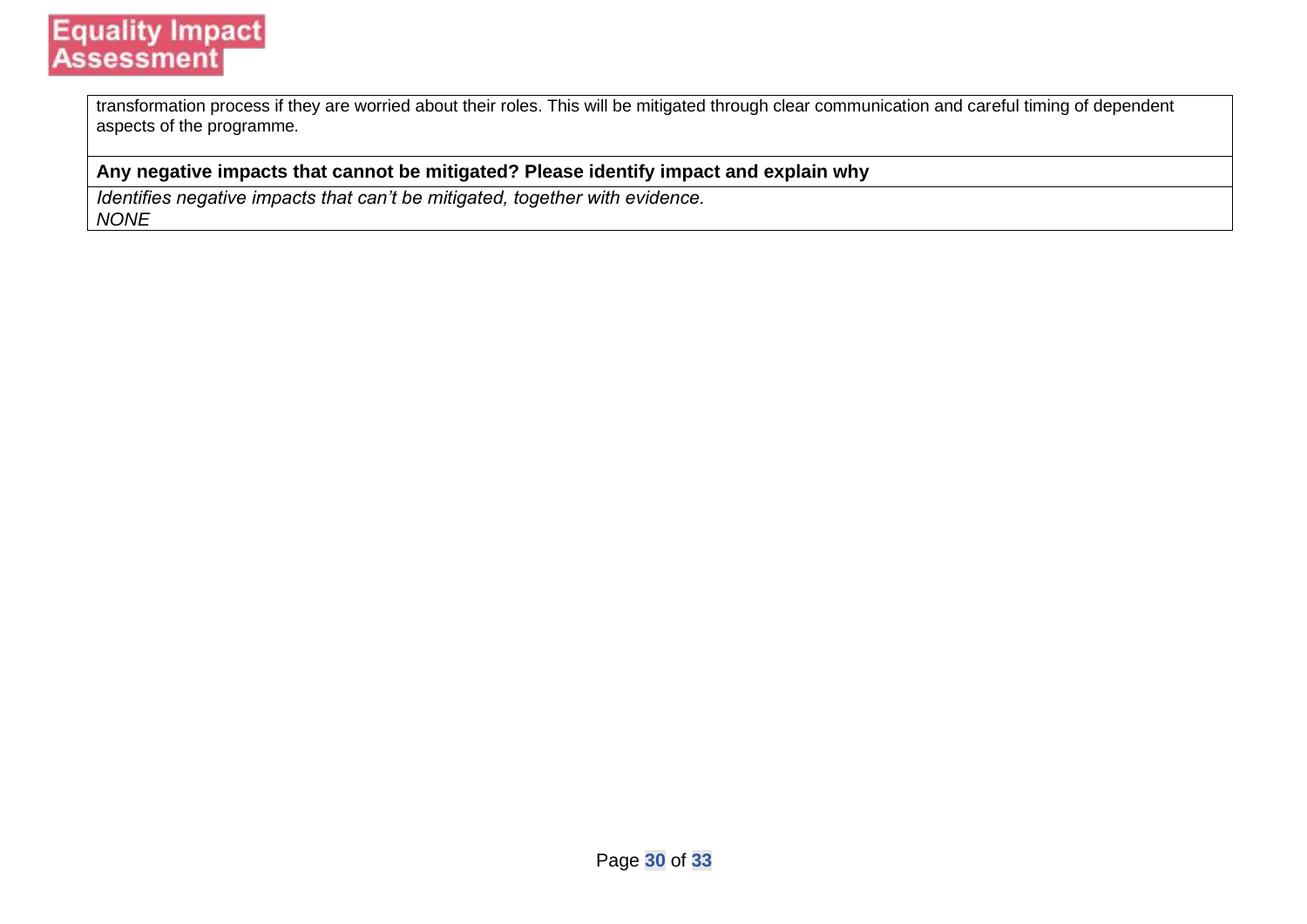### **4. Amendments to the proposals**

| <b>CHANGE</b>                                          | <b>REASON FOR CHANGE</b>          |
|--------------------------------------------------------|-----------------------------------|
| What changes have you made as a result of<br>this EIA? | Why have these changes been made? |
| None at this stage.                                    |                                   |
|                                                        |                                   |

### **5. Recommendation**

Based your assessment, please indicate which course of action you are recommending to decision makers. You should explain your recommendation in the in the blank box below.

| <b>Outcome Number</b>                                                                     | <b>Description</b>                                                                                                                                                                                                                                                                                                                                                                                                                                             | <b>Tick</b> |
|-------------------------------------------------------------------------------------------|----------------------------------------------------------------------------------------------------------------------------------------------------------------------------------------------------------------------------------------------------------------------------------------------------------------------------------------------------------------------------------------------------------------------------------------------------------------|-------------|
| <b>Outcome One</b>                                                                        | No major change to the policy/service/function required.<br>This EIA has not identified any potential for discrimination or<br>negative impact, and all opportunities to promote equality<br>have been undertaken                                                                                                                                                                                                                                              |             |
| <b>Outcome Two</b>                                                                        | Adjust the policy/service/function to remove barriers<br>identified by the EIA or better advance equality. Are you<br>satisfied that the proposed adjustments will remove the<br>barriers you identified?                                                                                                                                                                                                                                                      |             |
| <b>Outcome Three</b>                                                                      | Continue the policy/service/function despite potential for<br>negative impact or missed opportunities to advance equality<br>identified. You will need to make sure the EIA clearly sets out<br>the justifications for continuing with it. You need to consider<br>whether there are:<br>Sufficient plans to stop or minimise the negative impact<br>Mitigating actions for any remaining negative impacts<br>$\bullet$<br>plans to monitor the actual impact. | X           |
| <b>Outcome Four</b>                                                                       | Stop and rethink the policy when the EIA shows actual or<br>potential unlawful discrimination<br>(For guidance on what is unlawful discrimination, refer to the Equality and Human<br>Rights Commission's guidance and Codes of Practice on the Equality Act<br>concerning employment, goods and services and equal pay, available here).                                                                                                                      |             |
| Please use the box on<br>the right to explain the<br>rationale for your<br>recommendation | By following SCC's change management policies, partnering with CILIP and<br>consulting transparently with staff, changes proposed as part of the<br>workforce development strategy should not adversely impact people with<br>protected characteristics, but this EIA as well as the monitoring of<br>information will ensure that this is the case throughout the restructure and<br>implementation process.                                                  |             |

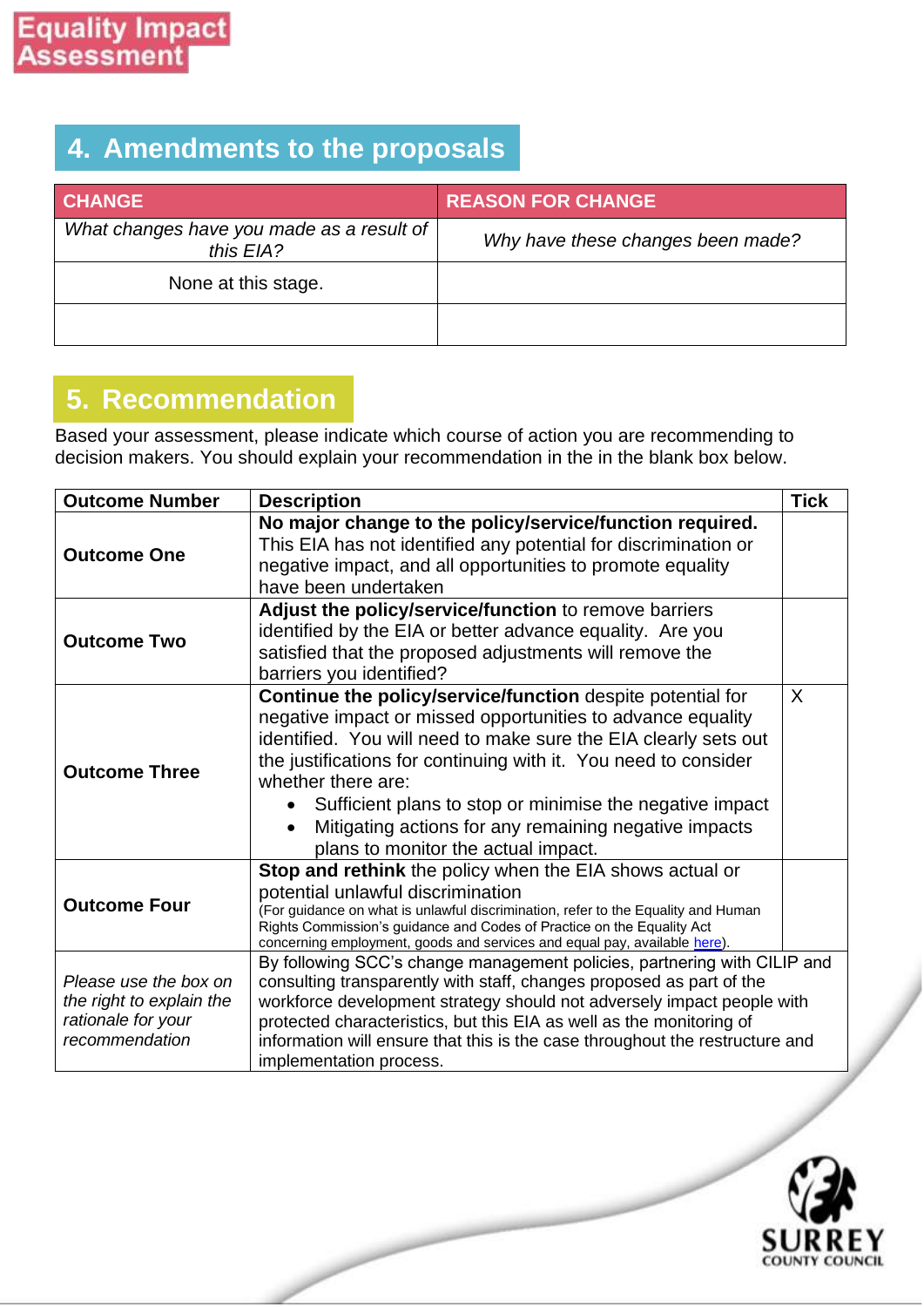### **6a. Version Control**

| <b>Version Number</b> | <b>Purpose/Change</b>                                                        | <b>Author</b> | <b>Date</b> |
|-----------------------|------------------------------------------------------------------------------|---------------|-------------|
| 1.0                   | N/A                                                                          | Simon Harding | 04/12/2020  |
| 2.0                   | Updated with new dates<br>for remodelling the<br>service as these<br>changed | Katie Kinnear | 03/06/2021  |

*The above provides historical data about each update made to the Equality Impact Assessment. Please do include the name of the author, date and notes about changes made – so that you are able to refer back to what changes have been made throughout this iterative process. For further information, please see the EIA Guidance document on version control.*

### **6b. Approval**

|              | <b>Name</b>                                  | Date approved |
|--------------|----------------------------------------------|---------------|
|              | <b>Assistant Director - Sue Wills</b>        | 04/12/2020    |
|              | Information Governance -<br>Grisilda Pooniah | 07/12/2020    |
| Approved by* | Legal - Deborah Chantler                     | 16/12/2020    |
|              | Executive Director - Marie<br>Snelling       | 01/06/2021    |
|              | Cabinet Member - Mark Nuti                   | 20/05/2021    |

| <b>EIA Author</b> | Simon Harding – Libraries and Heritage Manager |
|-------------------|------------------------------------------------|
|-------------------|------------------------------------------------|

*\*Secure approval from the appropriate level of management based on nature of issue and scale of change being assessed.*

### **6c. EIA Team**

| <b>Name</b>          | <b>Job Title</b>                                                     | Organisation                         | <b>Team Role</b>  |
|----------------------|----------------------------------------------------------------------|--------------------------------------|-------------------|
| Simon Harding        | <b>Libraries and Heritage</b><br>Manager                             | <b>SCC-Libraries and</b><br>Heritage | Work Stream lead  |
| Katie Kinnear        | Senior Manager, Project<br>Innovation, Design and<br><b>Delivery</b> | <b>SCC-Libraries and</b><br>Heritage | Work Stream lead  |
| <b>Tony McDonald</b> | <b>Assistant HR Business Partner</b>                                 | <b>SCC-HR</b>                        | <b>HR Advisor</b> |

If you would like this information in large print, Braille, on CD or in another language please contact us on:

Tel: 03456 009 009 Textphone (via Text Relay): 18001 03456 009 009